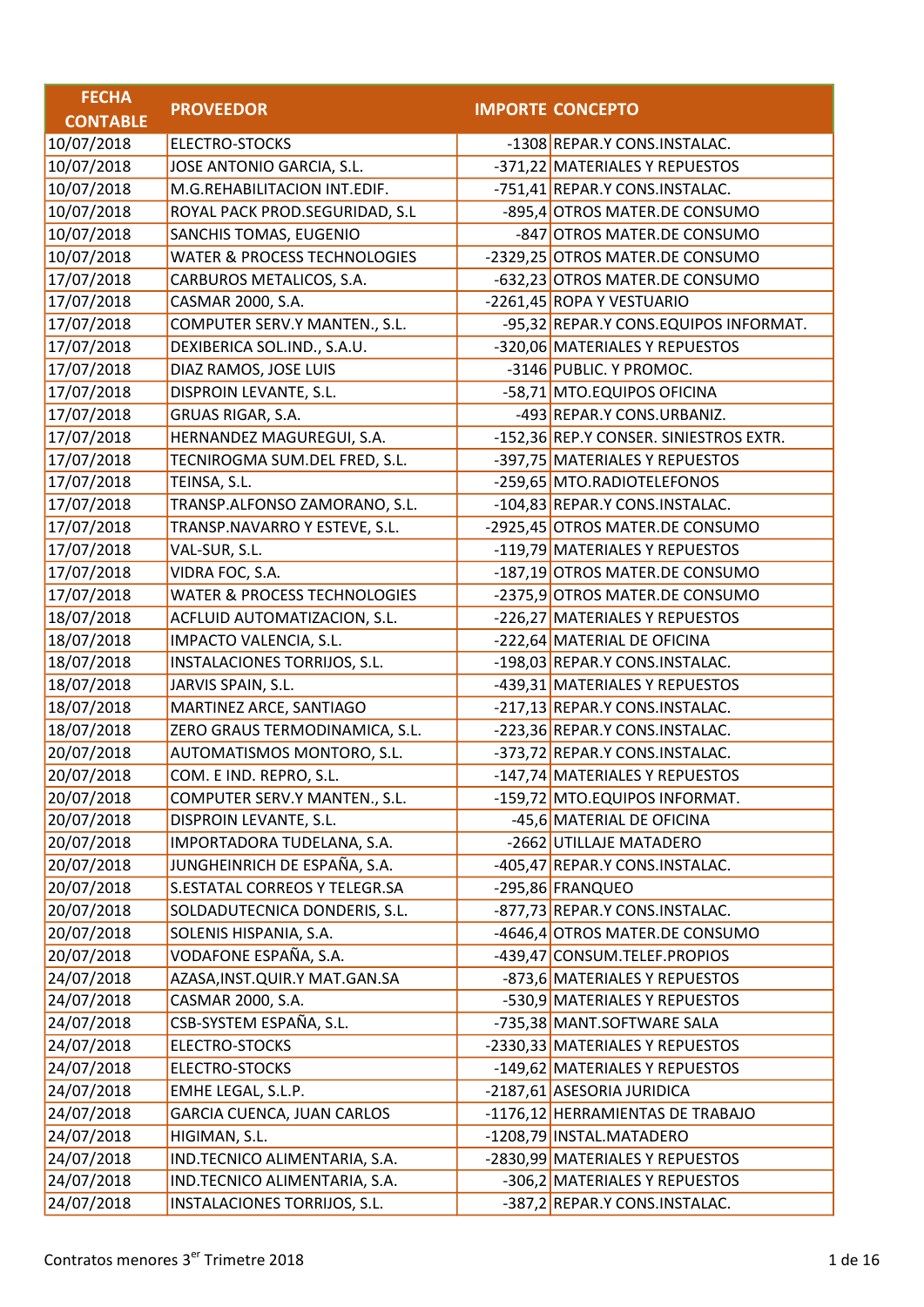| <b>FECHA</b>    |                                   |                  |                                       |
|-----------------|-----------------------------------|------------------|---------------------------------------|
| <b>CONTABLE</b> | <b>PROVEEDOR</b>                  |                  | <b>IMPORTE CONCEPTO</b>               |
| 24/07/2018      | MARTINEZ BELTRAN, JOSE ANTONIO    |                  | -326,65 RETRIBUCIONES CONSEJEROS      |
| 24/07/2018      | MARTINEZ BELTRAN, JOSE ANTONIO    |                  | -326,65 ASESORIA JURIDICA             |
| 24/07/2018      | MERCAFILO, S.L.                   |                  | -441,31 REPAR.Y CONS.INSTALAC.        |
| 24/07/2018      | QUINSU, S.L.                      |                  | -1374,22 OTROS MATER.DE CONSUMO       |
| 24/07/2018      | REPSOL BUTANO, S.A.               |                  | -1401,6 GASES MATADERO                |
| 24/07/2018      | SAEPLAST SPAIN, S.A.              |                  | -384,78 OTROS MATER.DE CONSUMO        |
| 24/07/2018      | TRANSMIVAL, S.L.                  |                  | -83,44 MATERIALES Y REPUESTOS         |
| 24/07/2018      | TRANSMIVAL, S.L.                  |                  | -3973,18 MATERIALES Y REPUESTOS       |
| 25/07/2018      | <b>BDINST ASESORES, S.L.</b>      |                  | -1061,91 ASESORIA FISCAL              |
| 25/07/2018      | BETICO COMPRESSORS, S.A.U.        |                  | -689,7 REPAR.Y CONS.INSTALAC.         |
| 25/07/2018      | <b>BLASCO MARIN, SALVADOR</b>     |                  | -509,64 MTO.EQUIPOS OFICINA           |
| 25/07/2018      | CABRERA RODA, RAMON               |                  | -636 PUBLIC. Y PROMOC.                |
| 25/07/2018      | DEXIBERICA SOL.IND., S.A.U.       |                  | -12,58 MATERIALES Y REPUESTOS         |
| 25/07/2018      | <b>EDICIONES FRANCIS LEFEBVRE</b> | $-107,64$ LIBROS |                                       |
| 25/07/2018      | ELECTROFILM ESPAÑOLA, S.A.        |                  | -1061,47 OTROS MATER.DE CONSUMO       |
| 25/07/2018      | ELECTROTECNIA MONRABAL, S.L.      |                  | -45368,1 OTROS CONTRATOS MTO.         |
| 25/07/2018      | ELECTROTECNIA MONRABAL, S.L.      |                  | -91429,25 LOTE 3,1 LINEA PORCINO      |
| 25/07/2018      | ELIS MANOMATIC, S.A.              |                  | -520,52 LAVANDERIA DE VESTUARIOS      |
| 25/07/2018      | ELIS MANOMATIC, S.A.              |                  | -1864,36 LAVANDERIA DE VESTUARIOS     |
| 25/07/2018      | IND.TECNICO ALIMENTARIA, S.A.     |                  | -887,46 MATERIALES Y REPUESTOS        |
| 25/07/2018      | JARVIS SPAIN, S.L.                |                  | -279,38 REPAR.Y CONS.INSTALAC.        |
| 25/07/2018      | LLORENS FERNANDEZ, MªAMPARO       |                  | -1537 ASESORAMIENTO                   |
| 25/07/2018      | MAQUIN. ELECTRICA BILBAO, S.A.    |                  | -762,76 MATERIALES Y REPUESTOS        |
| 25/07/2018      | MAREL MEAT SERVICE B.V.           |                  | -1967,7 MATERIALES Y REPUESTOS        |
| 25/07/2018      | MAREL MEAT SERVICE B.V.           |                  | -2983,88 MATERIALES Y REPUESTOS       |
| 25/07/2018      | MAREL MEAT SERVICE B.V.           |                  | -3386,55 MATERIALES Y REPUESTOS       |
| 25/07/2018      | MAREL MEAT SERVICE B.V.           |                  | -111,91 MATERIALES Y REPUESTOS        |
| 25/07/2018      | MAREL MEAT SERVICE B.V.           |                  | -119,21 MATERIALES Y REPUESTOS        |
| 25/07/2018      | MAVAINSA, S.L.                    |                  | -310,29 REPAR.Y CONS.INSTALAC.        |
| 25/07/2018      | MERCAFILO, S.L.                   |                  | -330,14 HERRAMIENTAS DE TRABAJO       |
| 25/07/2018      | MOHAMED BENREJDAL                 |                  | -102,3 REP.Y CONSER. SINIESTROS EXTR. |
| 25/07/2018      | MULTICOPIA VALENCIA, S.L.         |                  | -159,72 PUBLIC. Y PROMOC.             |
| 25/07/2018      | ORSAL INFORMATICA, S.L.           |                  | -2349,23 MOBILIARIO MATADERO          |
| 25/07/2018      | REYSAN ATLANTIC, S.L.             |                  | -806,16 ROPA Y VESTUARIO              |
| 25/07/2018      | SALVADOR MONFORTE, SANTIAGO       |                  | -163,35 REPAR.Y CONS.INSTALAC.        |
| 25/07/2018      | SALVADOR MONFORTE, SANTIAGO       |                  | -237,16 REPAR.Y CONS.INSTALAC.        |
| 25/07/2018      | SALVADOR MONFORTE, SANTIAGO       |                  | -54,45 REPAR.Y CONS.INSTALAC.         |
| 25/07/2018      | SANCHIS TOMAS, EUGENIO            |                  | -3569,5 MATERIALES Y REPUESTOS        |
| 25/07/2018      | SANTOS Y TAMAIN, S.L.             |                  | -6988,74 REPAR.Y CONS.INSTALAC.       |
| 25/07/2018      | SOLDADUTECNICA DONDERIS, S.L.     |                  | -992,87 REPAR.Y CONS.INSTALAC.        |
| 25/07/2018      | TEINSA, S.L.                      |                  | -37,82 OTROS MATER.DE CONSUMO         |
| 25/07/2018      | TEIXIDO CORRATGE FRANCISCO JAV    |                  | -519 MATERIAL DE OFICINA              |
| 25/07/2018      | TEOFILO ROSETE, S.L.              |                  | -488,04 HERRAMIENTAS DE TRABAJO       |
| 25/07/2018      | TRANSMIVAL, S.L.                  |                  | -3393,75 OTRAS INST.SALA DESP.PORCINO |
| 25/07/2018      | TRIGLAV WORKS, S.L.               |                  | -424,21 MENSAJERIA                    |
| 25/07/2018      | TRIGLAV WORKS, S.L.               |                  | -165,08 MENSAJERIA                    |
| 25/07/2018      | VODAFONE ESPAÑA, S.A.             |                  | -1620,02 CONSUM.TELEF.PROPIOS         |
| 26/07/2018      | CONFIMAT MATERIALES, S.L.         |                  | -255,19 MATERIALES Y REPUESTOS        |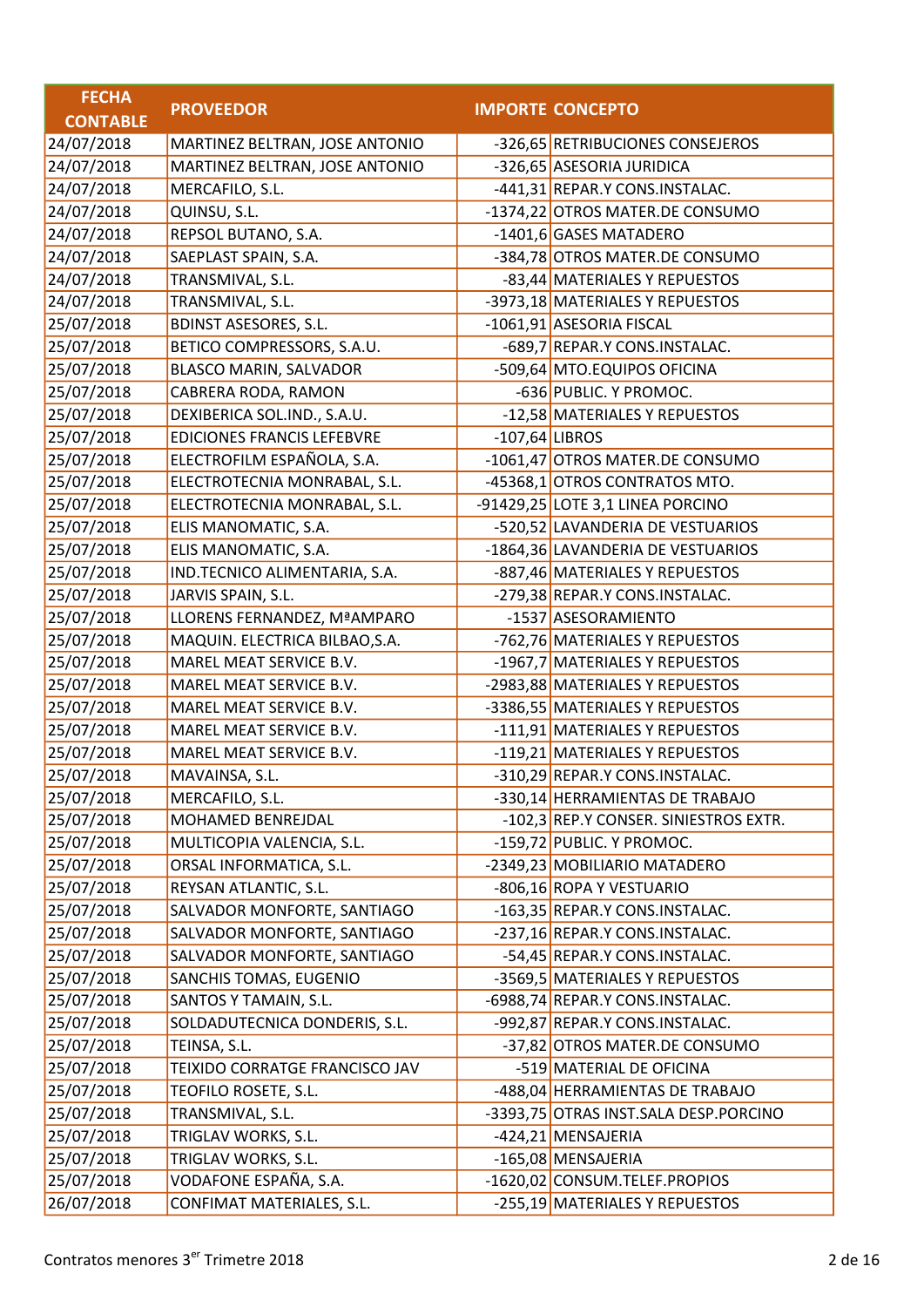| <b>FECHA</b>    |                                         |                                         |
|-----------------|-----------------------------------------|-----------------------------------------|
| <b>CONTABLE</b> | <b>PROVEEDOR</b>                        | <b>IMPORTE CONCEPTO</b>                 |
| 26/07/2018      | EDEM, F.C.V.                            | -3000 FORMACION                         |
| 26/07/2018      | EMHE LEGAL, S.L.P.                      | -4933,17 CONTENC.CIVIL, ORDEN Y PENAL   |
| 26/07/2018      | FRONTMATEC, S.L.                        | -22869 INSTAL.MATADERO                  |
| 26/07/2018      | IBERDROLA, S.A.                         | -2006,01 ELECT.POR CTA.TERCEROS         |
| 26/07/2018      | NAVAFLOR, S.C.                          | -103,68 RELACIONES PUBLICAS             |
| 26/07/2018      | S.A. AGRICULTORES DE LA VEGA            | -22504,61 LIMPIEZA INDUSTRIAL           |
| 26/07/2018      | S.A. AGRICULTORES DE LA VEGA            | -21005,2 LIMPIEZA INDUSTRIAL            |
| 26/07/2018      | S.A. AGRICULTORES DE LA VEGA            | -2182,32 LIMPIEZA INDUSTRIAL            |
| 26/07/2018      | SALVADOR MONFORTE, SANTIAGO             | -108,9 MATERIALES Y REPUESTOS           |
| 26/07/2018      | SERV.DE GESTION DE ENERGIA, SL          | -317,63 CONSUMOS ELECTRICIDAD           |
| 27/07/2018      | ARAPORC ENTIDAD DE INSP., S.L.          | -621,64 ASESORAMIENTO CALIDAD           |
| 27/07/2018      | FUNDICION DUCTIL FABREGAS, S.A          | -122,21 OTROS MATER.DE CONSUMO          |
| 27/07/2018      | INTERNATIONAL CASING PRODUCTS           | -3982,34 LIMPIEZA DESPOJOS              |
| 27/07/2018      | INTERNATIONAL CASING PRODUCTS           | -4072,47 LIMPIEZA DESPOJOS              |
| 27/07/2018      | KLÜBER LUBRICAT.GMBH IBER.S.C.          | -1068,9 OTROS MATER.DE CONSUMO          |
| 27/07/2018      | LABORATORIOS TACSA, S.L.                | -24,81 CONTROL ANALIT.CARNES Y CANALE   |
| 27/07/2018      | LABORATORIOS TACSA, S.L.                | -580,2 CONTROL ANALIT.CARNES Y CANALE   |
| 27/07/2018      | LABORATORIOS TACSA, S.L.                | -1027,29 CONTROL ANALIT.CARNES Y CANALE |
| 27/07/2018      | MOTORES ELECT.ALMUSSAFES, S.L.          | -893,25 MATERIALES Y REPUESTOS          |
| 27/07/2018      | RC QUALITY CONSULTORES, S.L.            | -2510,75 ASESORAMIENTO CALIDAD          |
| 27/07/2018      | SEGELL EXPRES, S.L.                     | -233,94 OTROS MATER.DE CONSUMO          |
| 27/07/2018      | TELEFONICA DE ESPAÑA, S.A.              | -897,95 CONSUM.TELEF.PROPIOS            |
| 27/07/2018      | TELEFONICA DE ESPAÑA, S.A.              | -42,16 CONSUM.TELEF.PROPIOS             |
| 27/07/2018      | TELEFONICA DE ESPAÑA, S.A.              | -30,4 CONSUM.TELEF.PROPIOS              |
| 27/07/2018      | TELEFONICA DE ESPAÑA, S.A.              | -33,56 CONSUM.TELEF.PROPIOS             |
| 27/07/2018      | TELEFONICA DE ESPAÑA, S.A.              | -40,14 CONSUM.TELEF.PROPIOS             |
| 27/07/2018      | TELEFONICA SERV.MOVILES, S.A.           | -42,35 CONSUM.TELEF.PROPIOS             |
| 30/07/2018      | CEBRIAN BARRIGON, ANA Mª                | -285 PUBLIC. Y PROMOC.                  |
| 30/07/2018      | INSTALACIONES TORRIJOS, S.L.            | -147,5 MATERIALES Y REPUESTOS           |
| 30/07/2018      | JOHNSON CONTROLS ESPAÑA, S.L.           | -12497,48 SACRIFICIO PORCINO FASE II    |
| 30/07/2018      | JOHNSON CONTROLS ESPAÑA, S.L.           | -3200 SACRIFICIO PORCINO FASE II        |
| 30/07/2018      | MULTICOPIA VALENCIA, S.L.               | -124,85 PUBLIC. Y PROMOC.               |
| 30/07/2018      | NICOLAS GIMENEZ, EZEQUIEL               | -1391,5 PUBLIC. Y PROMOC.               |
| 30/07/2018      | QUINSU, S.L.                            | -1374,22 OTROS MATER.DE CONSUMO         |
| 30/07/2018      | TEINSA, S.L.                            | -66,84 OTROS MATER.DE CONSUMO           |
| 30/07/2018      | <b>WATER &amp; PROCESS TECHNOLOGIES</b> | -1976,9 OTROS MATER.DE CONSUMO          |
| 31/07/2018      | ACCIONA FACILITY SERVICES, S.A          | -57419,67 LIMPIEZA INDUSTRIAL INTERIOR  |
| 31/07/2018      | ACFLUID AUTOMATIZACION, S.L.            | -56,83 MATERIALES Y REPUESTOS           |
| 31/07/2018      | AENOR                                   | -2798,13 ASESORAMIENTO CALIDAD          |
| 31/07/2018      | AL AIR LIQUIDE ESPAÑA, S.A.             | -4666,14 GASES MATADERO                 |
| 31/07/2018      | ALAPONT SOLUC.LOGISTICAS, S.L.          | -887,49 REPAR.Y CONS.INSTALAC.          |
| 31/07/2018      | ALUMENTUM, S.L.                         | -779,19 REPAR.Y CONS.INSTALAC.          |
| 31/07/2018      | ALUMENTUM, S.L.                         | -1286,56 REPAR.Y CONS.INSTALAC.         |
| 31/07/2018      | ANDREU RODRIGO, C.B.                    | -592,42 MATERIALES Y REPUESTOS          |
| 31/07/2018      | AURA ENERGIA, S.L.                      | -47172,7 CONSUMOS ELECTRICIDAD          |
| 31/07/2018      | AURA ENERGIA, S.L.                      | -137158,56 CONSUMOS ELECTRICIDAD        |
| 31/07/2018      | AURA ENERGIA, S.L.                      | -11149,41 CONSUMOS ELECTRICIDAD         |
| 31/07/2018      | AURA ENERGIA, S.L.                      | -47172,7 CONSUMOS ELECTRICIDAD          |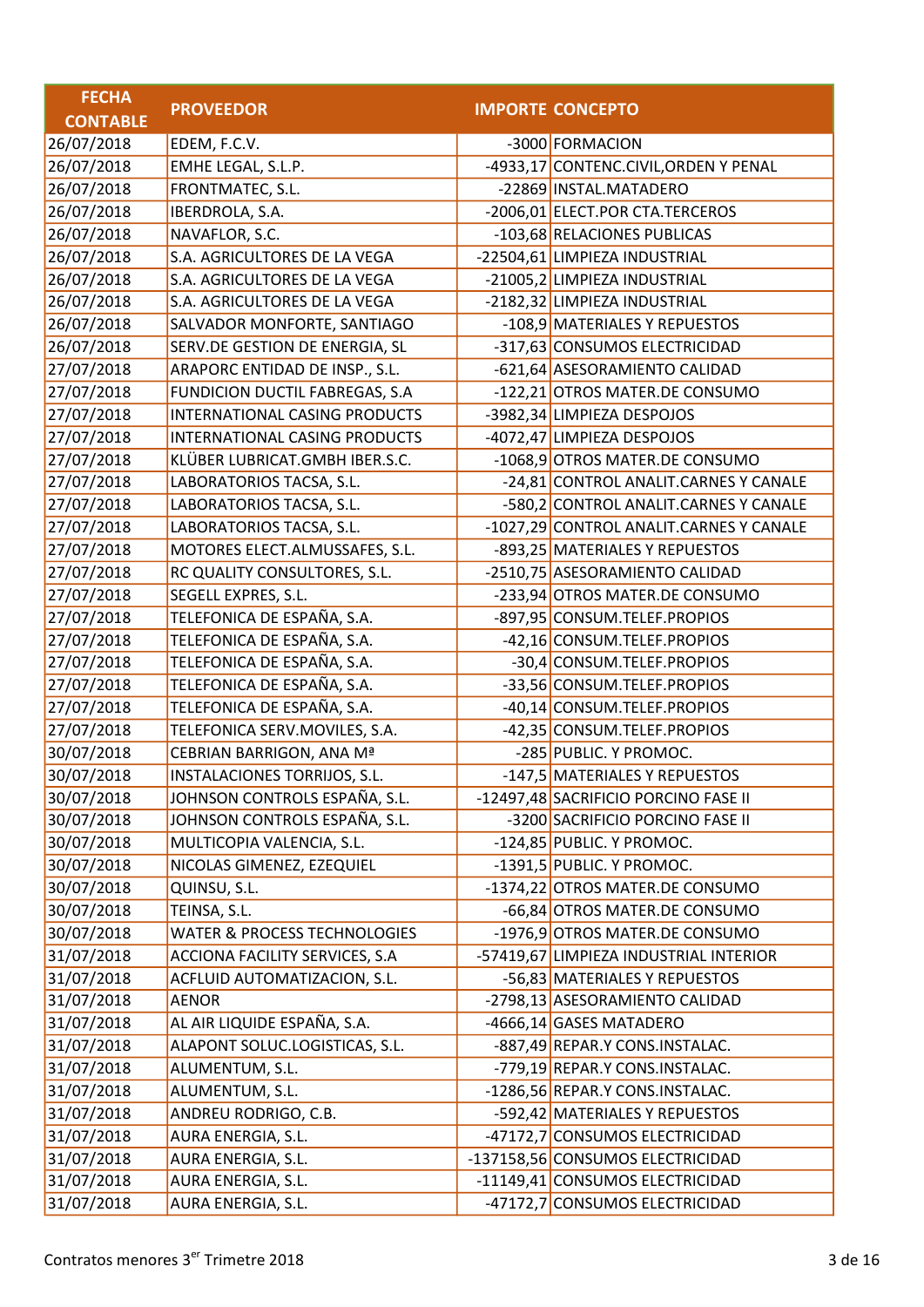| <b>FECHA</b>    |                                 |                                         |
|-----------------|---------------------------------|-----------------------------------------|
| <b>CONTABLE</b> | <b>PROVEEDOR</b>                | <b>IMPORTE CONCEPTO</b>                 |
| 31/07/2018      | <b>BDINST ASESORES, S.L.</b>    | -1152,66 ASESORIA FISCAL                |
| 31/07/2018      | BETICO COMPRESSORS, S.A.U.      | -6689,9 INSTAL.MATADERO                 |
| 31/07/2018      | BIZERBA IBERIA ESPAÑA, S.A.     | -202,07 REPAR.Y CONS.INSTALAC.          |
| 31/07/2018      | BIZERBA IBERIA ESPAÑA, S.A.     | -886,93 REPAR.Y CONS.INSTALAC.          |
| 31/07/2018      | BIZERBA IBERIA ESPAÑA, S.A.     | -131,89 REPAR.Y CONS.INSTALAC.          |
| 31/07/2018      | BIZERBA IBERIA ESPAÑA, S.A.     | -3407,36 INST.TECNIC.SALA DESP.PORCINO  |
| 31/07/2018      | CARBUROS METALICOS, S.A.        | -3936,66 OTROS MATER.DE CONSUMO         |
| 31/07/2018      | CARNES A.SORIANO E HIJOS, S.L.  | -411,67 COMPRAS                         |
| 31/07/2018      | CARSI ALANDI, VICENTE           | $-1408,22$ COMPRAS                      |
| 31/07/2018      | CASMAR 2000, S.A.               | -895,4 ROPA Y VESTUARIO                 |
| 31/07/2018      | CASMAR 2000, S.A.               | -3641,65 ROPA Y VESTUARIO               |
| 31/07/2018      | COMERCIAL DE PROD.QUIMICOS,S.A  | -358,97 OTROS MATER.DE CONSUMO          |
| 31/07/2018      | CONFIMAT MATERIALES, S.L.       | -149,02 OTROS MATER.DE CONSUMO          |
| 31/07/2018      | CONTENUR, S.L.                  | -467,06 MATERIALES Y REPUESTOS          |
| 31/07/2018      | COSTES VLCIA.DEL MEDITERRANEO   | -4215,64 OTROS ASESOR.EXTERNOS EVENTUAL |
| 31/07/2018      | DESATASCO EXPRESS, S.L.         | -350,9 REPAR.Y CONS.INSTALAC.           |
| 31/07/2018      | DESATASCO EXPRESS, S.L.         | -169,4 REPAR.Y CONS.INSTALAC.           |
| 31/07/2018      | DESATASCO EXPRESS, S.L.         | -278,3 REPAR.Y CONS.INSTALAC.           |
| 31/07/2018      | DESATASCO EXPRESS, S.L.         | -423,5 REPAR.Y CONS.INSTALAC.           |
| 31/07/2018      | DISCARVAL, S.L.                 | -584,24 COMPRAS                         |
| 31/07/2018      | DIVERSEY ESPAÑA, S.L.           | -4408,51 OTROS MATER.DE CONSUMO         |
| 31/07/2018      | ELECTROTECNIA MONRABAL, S.L.    | -52608,54 OTROS CONTRATOS MTO.          |
| 31/07/2018      | ELECTROTECNIA MONRABAL, S.L.    | $-100419,16$ LOTE 3,1 LINEA PORCINO     |
| 31/07/2018      | ELECTROTECNIA MONRABAL, S.L.    | -138974,53 LOTE 3,1 LINEA PORCINO       |
| 31/07/2018      | EMHE LEGAL, S.L.P.              | -2187,61 ASESORIA JURIDICA              |
| 31/07/2018      | EMPR.M.VALENCIANA DE AGUAS, S.A | -1282,19 CONSUMOS AGUA POTABLE          |
| 31/07/2018      | EMPR.M.VALENCIANA DE AGUAS, S.A | -4145,6 CONSUMOS AGUA POTABLE           |
| 31/07/2018      | ESTRATEGIAS ELEC.INTEGR., S.A.  | -564,22 CONSUMOS ELECTRICIDAD           |
| 31/07/2018      | <b>FABRE TALL, S.L.</b>         | -396,24 HERRAMIENTAS DE TRABAJO         |
| 31/07/2018      | FERTINAGRO BIOTECH, S.L.        | -411,52 ELIMINACION SUBPRODUCTOS        |
| 31/07/2018      | FERTINAGRO BIOTECH, S.L.        | -429,45 ELIMINACION SUBPRODUCTOS        |
| 31/07/2018      | FERTINAGRO BIOTECH, S.L.        | -423,94 ELIMINACION SUBPRODUCTOS        |
| 31/07/2018      | FERTINAGRO BIOTECH, S.L.        | -510,84 ELIMINACION SUBPRODUCTOS        |
| 31/07/2018      | GIL INDUSTRIAS GRAFICAS, S.L.   | -416,24 MATERIAL DE OFICINA             |
| 31/07/2018      | HNOS. ORTI OLMOS SAT 8313       | -644,02 COMPRAS                         |
| 31/07/2018      | HUNE RENTAL, S.L.               | -209,83 REPAR.Y CONS.INSTALAC.          |
| 31/07/2018      | ILUNION LIMPIEZA Y MEDIO., S.A. | -5045,49 LIMPIEZA OFICINAS              |
| 31/07/2018      | INNOSERVIS, S.L.                | -248,05 REPAR.Y CONS.INSTALAC.          |
| 31/07/2018      | INNOSERVIS, S.L.                | -98,62 MATERIALES Y REPUESTOS           |
| 31/07/2018      | INNOSERVIS, S.L.                | -90,75 REPAR.Y CONS.INSTALAC.           |
| 31/07/2018      | INSTALACIONES JOFRAN, S.L.L.    | -4090,34 REPAR.Y CONS.INSTALAC.         |
| 31/07/2018      | INTERNATIONAL CASING PRODUCTS   | -3799,72 LIMPIEZA DESPOJOS              |
| 31/07/2018      | ITRAM HIGIENE, S.L.             | -124,63 OTROS MATER.DE CONSUMO          |
| 31/07/2018      | JAIME SANCHEZ TELLO, S.L.       | $-1246,14$ COMPRAS                      |
| 31/07/2018      | JARVIS SPAIN, S.L.              | -467,45 MATERIALES Y REPUESTOS          |
| 31/07/2018      | JULIAN ALAGARDA MICO, S.L.      | -77 MATERIALES Y REPUESTOS              |
| 31/07/2018      | JULIAN ALAGARDA MICO, S.L.      | -167,37 MATERIALES Y REPUESTOS          |
| 31/07/2018      | MAREL MEAT SERVICE B.V.         | -3278,97 MATERIALES Y REPUESTOS         |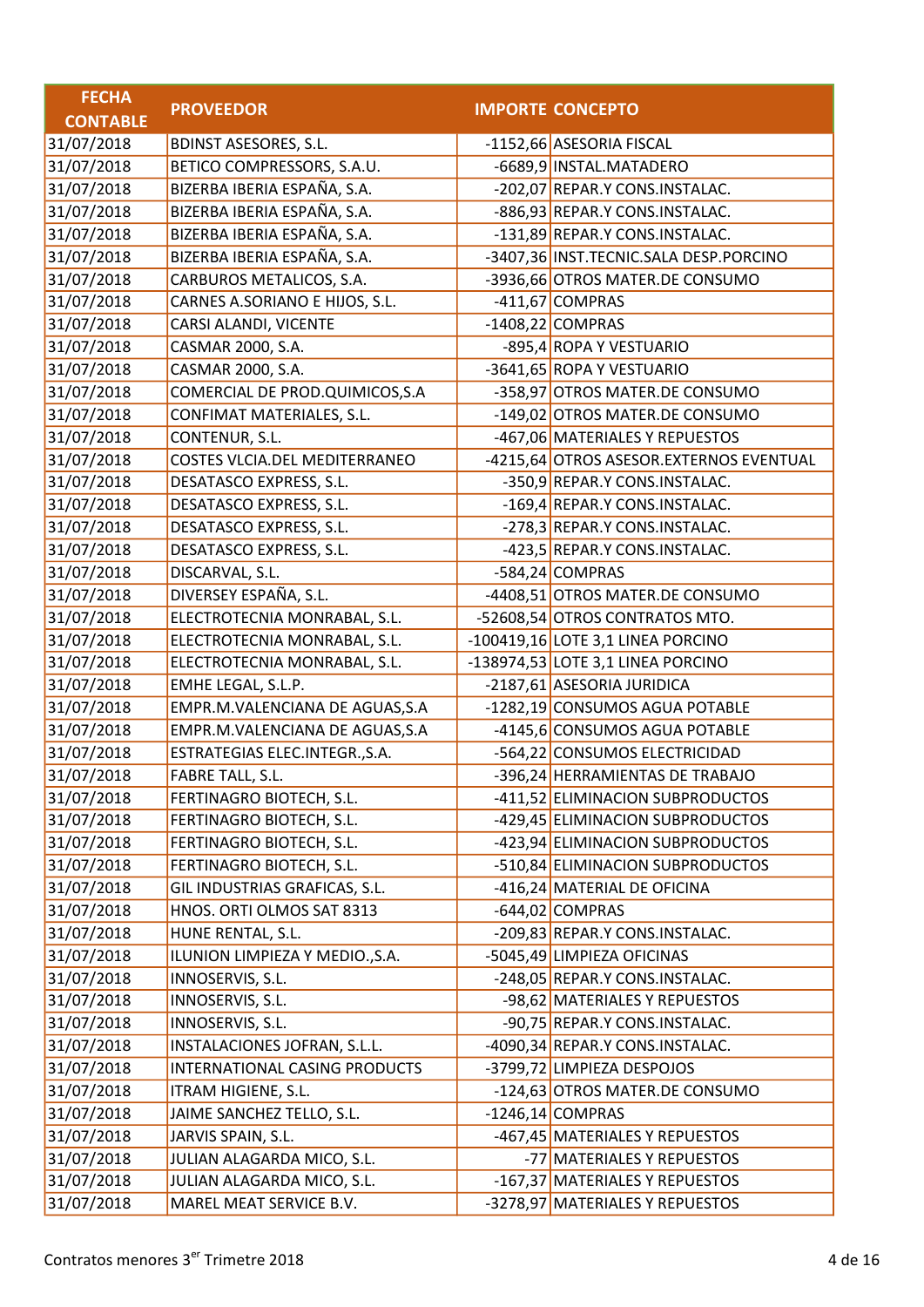| <b>FECHA</b>    |                                         |                                       |
|-----------------|-----------------------------------------|---------------------------------------|
| <b>CONTABLE</b> | <b>PROVEEDOR</b>                        | <b>IMPORTE CONCEPTO</b>               |
| 31/07/2018      | MAREL MEAT SERVICE B.V.                 | -501,17 MATERIALES Y REPUESTOS        |
| 31/07/2018      | MERCAFILO, S.L.                         | -464,79 HERRAMIENTAS DE TRABAJO       |
| 31/07/2018      | MERCAFILO, S.L.                         | -1289,22 HERRAMIENTAS DE TRABAJO      |
| 31/07/2018      | MERCAFILO, S.L.                         | -331,69 HERRAMIENTAS DE TRABAJO       |
| 31/07/2018      | MERCAFILO, S.L.                         | -441,31 REPAR.Y CONS.INSTALAC.        |
| 31/07/2018      | MONT. Y SUMINISTROS COVES, S.L.         | -317,89 MATERIALES Y REPUESTOS        |
| 31/07/2018      | MONT. Y SUMINISTROS COVES, S.L.         | -1469,38 MATERIALES Y REPUESTOS       |
| 31/07/2018      | MOTORES ELECT.ALMUSSAFES, S.L.          | -231,84 MATERIALES Y REPUESTOS        |
| 31/07/2018      | OFITAKE, S.L.                           | -905,56 OTROS MATER.DE CONSUMO        |
| 31/07/2018      | OFITAKE, S.L.                           | -180,41 OTROS MATER.DE CONSUMO        |
| 31/07/2018      | PANDA SECURITY, S.L.                    | -6987,75 APLICACIONES INFORMATICAS    |
| 31/07/2018      | RESID-CONTROL, S.L.                     | -4116,75 ELIMINACION LODOS DEPURADORA |
| 31/07/2018      | RESID-CONTROL, S.L.                     | -197,67 ELIMINACION LODOS DEPURADORA  |
| 31/07/2018      | RESID-CONTROL, S.L.                     | -4940,63 ELIMINACION SUBPRODUCTOS     |
| 31/07/2018      | RIERA FERRER, ENRIQUE                   | -3570,58 COMPRAS                      |
| 31/07/2018      | S.A. AGRICULTORES DE LA VEGA            | -22504,61 LIMPIEZA INDUSTRIAL         |
| 31/07/2018      | S.A. AGRICULTORES DE LA VEGA            | -21005,2 LIMPIEZA INDUSTRIAL          |
| 31/07/2018      | S.A. AGRICULTORES DE LA VEGA            | -2182,32 JARDINERIA                   |
| 31/07/2018      | S.AGR.Y GANAD. DE CHESTE, S.L.          | $-4127,95$ COMPRAS                    |
| 31/07/2018      | SAELGA DISTRIBUCIONES, S.L.             | -112,83 MATERIALES Y REPUESTOS        |
| 31/07/2018      | SALICRU, S.A.                           | -703,25 REPAR.Y CONS.INSTALAC.        |
| 31/07/2018      | SANTOS Y TAMAIN, S.L.                   | -3735,88 REPAR.Y CONS.INSTALAC.       |
| 31/07/2018      | SAURA VILANOVA, S.L.                    | $-1172,07$ COMPRAS                    |
| 31/07/2018      | SEGURISA, SERV. INT. DE SEGUR, S.A      | -2871,33 VIGILANCIA Y SEGURIDAD       |
| 31/07/2018      | SUGEIN, S.L.                            | -667,29 MATERIALES Y REPUESTOS        |
| 31/07/2018      | TAMARIT ORTEGA, JOSE LUIS               | -114,4 OTROS MATER.DE CONSUMO         |
| 31/07/2018      | TERNERA NATURAL BALLESTER, S.L.         | $-3231,69$ COMPRAS                    |
| 31/07/2018      | TRANSMIVAL, S.L.                        | -837,94 MATERIALES Y REPUESTOS        |
| 31/07/2018      | TRANSP.NAVARRO Y ESTEVE, S.L.           | -2759,68 OTROS MATER.DE CONSUMO       |
| 31/07/2018      | VALBOVIS, S.L.                          | -525,31 COMPRAS                       |
| 31/07/2018      | VALORA PREVENCION, S.L.U.               | -1042,45 SERV. MEDICOS                |
| 31/07/2018      | VIÑOLES MONCHO, BLAS                    | -310,92 COMPRAS                       |
| 31/07/2018      | VIVA AQUA SERVICE SPAIN, S.A.           | -523,37 MATERIALES Y REPUESTOS        |
| 31/07/2018      | VODAFONE ESPAÑA, S.A.                   | -814,55 MATERIAL DE OFICINA           |
| 31/07/2018      | <b>WATER &amp; PROCESS TECHNOLOGIES</b> | -2424,84 OTROS MATER.DE CONSUMO       |
| 31/07/2018      | <b>WATER &amp; PROCESS TECHNOLOGIES</b> | -2400,62 OTROS MATER.DE CONSUMO       |
| 31/07/2018      | WORK MAN ACP SOC.COOPERATIVA            | -615783,59 MAQUILA EXT. SACR.PORCINO  |
| 31/07/2018      | ZERO GRAUS TERMODINAMICA, S.L.          | -111,62 REPAR.Y CONS.INSTALAC.        |
| 09/08/2018      | COMPUTER SERV.Y MANTEN., S.L.           | -159,72 MTO.EQUIPOS INFORMAT.         |
| 09/08/2018      | PRESENCIAL TIME, S.L.                   | -60,5 OTROS CONTRATOS MTO.            |
| 09/08/2018      | SECURITAS SEGURIDAD ESPAÑA, SA.         | -152,18 VIGILANCIA Y SEGURIDAD        |
| 09/08/2018      | SECURITAS SEGURIDAD ESPAÑA, SA.         | -625,59 VIGILANCIA Y SEGURIDAD        |
| 10/08/2018      | ALUMENTUM, S.L.                         | -359,01 REPAR.Y CONS.INSTALAC.        |
| 10/08/2018      | MAREL MEAT B.V.                         | -415,48 MATERIALES Y REPUESTOS        |
| 10/08/2018      | MARTINEZ ARCE, SANTIAGO                 | -211,27 REPAR.Y CONS.INSTALAC.        |
| 10/08/2018      | MERCAFILO, S.L.                         | -103,52 REPAR.Y CONS.INSTALAC.        |
| 10/08/2018      | NAVAFLOR, S.C.                          | -82,94 RELACIONES PUBLICAS            |
| 10/08/2018      | <b>WATER &amp; PROCESS TECHNOLOGIES</b> | -2121,25 OTROS MATER.DE CONSUMO       |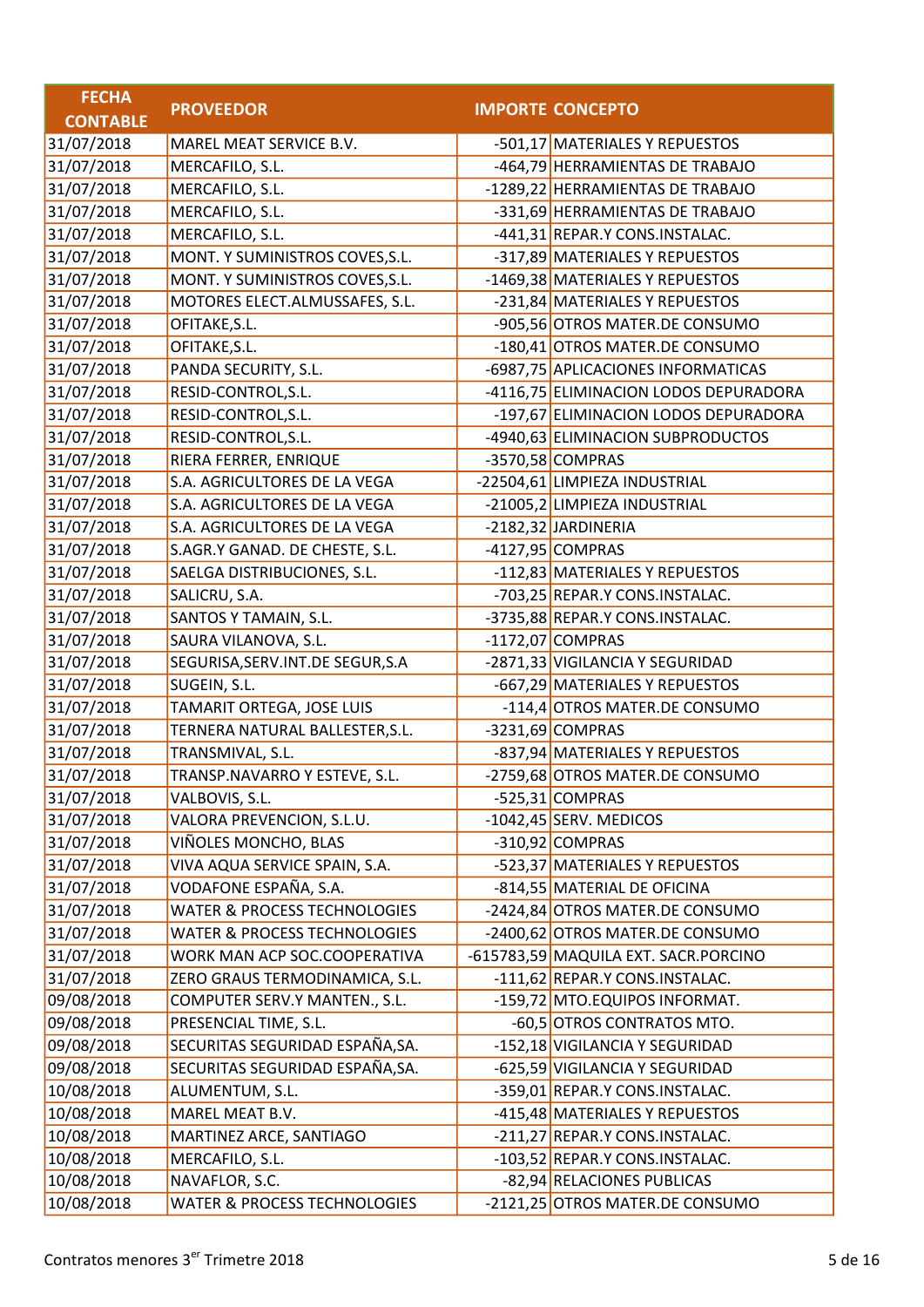| <b>FECHA</b>    |                                 |                                     |
|-----------------|---------------------------------|-------------------------------------|
| <b>CONTABLE</b> | <b>PROVEEDOR</b>                | <b>IMPORTE CONCEPTO</b>             |
| 14/08/2018      | ALUMENTUM, S.L.                 | -293,46 REPAR.Y CONS.INSTALAC.      |
| 14/08/2018      | AMBIENTALYS CONSULT.Y ANAL.S.L  | -717,26 MTO.CONTROL AGUA            |
| 14/08/2018      | BETICO COMPRESSORS, S.A.U.      | -183,32 REPAR.Y CONS.INSTALAC.      |
| 14/08/2018      | DEXIBERICA SOL.IND., S.A.U.     | -75,29 MATERIALES Y REPUESTOS       |
| 14/08/2018      | EDP ENERGIA, S.A.               | -1,91 CONSUMOS ELECTRICIDAD         |
| 14/08/2018      | M.G.REHABILITACION INT.EDIF.    | -1721,71 REPAR.Y CONS.INSTALAC.     |
| 14/08/2018      | MAREL MEAT SERVICE B.V.         | -1755 REPAR.Y CONS.INSTALAC.        |
| 14/08/2018      | MAREL MEAT SERVICE B.V.         | -1755 REPAR.Y CONS.INSTALAC.        |
| 14/08/2018      | MAREL MEAT SERVICE B.V.         | -1264,71 MATERIALES Y REPUESTOS     |
| 14/08/2018      | NAVAFLOR, S.C.                  | -103,68 RELACIONES PUBLICAS         |
| 14/08/2018      | RECICLATGES GUEROLA, S.L.       | -595,32 REPAR.Y CONS.INSTALAC.      |
| 14/08/2018      | TRANSMIVAL, S.L.                | -197,45 MATERIALES Y REPUESTOS      |
| 14/08/2018      | TRANSPORTES LA PAZ LEVANTE, SL  | -84,7 REPAR.Y CONS.INSTALAC.        |
| 21/08/2018      | ABC ARQUITECTURA MODULAR, S.L.  | -66,55 OTRAS INST.SALA DESP.PORCINO |
| 21/08/2018      | ALABAU FRUTAS Y VERDURAS, S.L.  | -21,06 PUBLIC. Y PROMOC.            |
| 21/08/2018      | IMPORTADORA TUDELANA, S.A.      | -295,24 OTROS MATER.DE CONSUMO      |
| 21/08/2018      | IND.TECNICO ALIMENTARIA, S.A.   | -1921,3 MATERIALES Y REPUESTOS      |
| 21/08/2018      | INSPROVET, S.L.                 | -171,4 OTROS MATER.DE CONSUMO       |
| 21/08/2018      | <b>INTEROVIC</b>                | -837,44 TASA EXT.NORMA INTEROVIC    |
| 21/08/2018      | <b>INTERPORC</b>                | -5906,74 TASA EXT. NORMA INTERPORC  |
| 21/08/2018      | JARVIS SPAIN, S.L.              | -1086,59 MATERIALES Y REPUESTOS     |
| 21/08/2018      | LLORENS FERNANDEZ, MªAMPARO     | -1537 ASESORAMIENTO                 |
| 21/08/2018      | M.G.REHABILITACION INT.EDIF.    | -3443,42 REPAR.Y CONS.INSTALAC.     |
| 21/08/2018      | MAREL MEAT B.V.                 | -186,54 MATERIALES Y REPUESTOS      |
| 21/08/2018      | MAREL MEAT SERVICE B.V.         | -174,77 MATERIALES Y REPUESTOS      |
| 21/08/2018      | MONT. Y SUMINISTROS COVES, S.L. | -140,21 REPAR.Y CONS.INSTALAC.      |
| 21/08/2018      | <b>PROVACUNO</b>                | -1790,8 TASA EXT. NORMA PROVACUNO   |
| 21/08/2018      | QUINSU, S.L.                    | -1374,22 OTROS MATER.DE CONSUMO     |
| 21/08/2018      | REPRESENTACIONES MASIDE, S.L.   | -461,64 MATERIALES Y REPUESTOS      |
| 21/08/2018      | REPRESENTACIONES MASIDE, S.L.   | -1309,1 MATERIALES Y REPUESTOS      |
| 21/08/2018      | SECURITAS SEGURIDAD ESPAÑA, SA. | -1008,45 VIGILANCIA Y SEGURIDAD     |
| 21/08/2018      | SODESA                          | -5226,84 OTROS MATER.DE CONSUMO     |
| 21/08/2018      | SOLENIS HISPANIA, S.A.          | -4646,4 OTROS MATER.DE CONSUMO      |
| 21/08/2018      | SOLENIS HISPANIA, S.A.          | -4646,4 OTROS MATER.DE CONSUMO      |
| 22/08/2018      | ALABAU FRUTAS Y VERDURAS, S.L.  | $-444,26$ PUBLIC. Y PROMOC.         |
| 22/08/2018      | ALABAU FRUTAS Y VERDURAS, S.L.  | -227,24 PUBLIC. Y PROMOC.           |
| 22/08/2018      | ALABAU FRUTAS Y VERDURAS, S.L.  | -93,54 PUBLIC. Y PROMOC.            |
| 22/08/2018      | ALABAU FRUTAS Y VERDURAS, S.L.  | -237,74 PUBLIC. Y PROMOC.           |
| 22/08/2018      | ALABAU FRUTAS Y VERDURAS, S.L.  | -147,65 PUBLIC. Y PROMOC.           |
| 22/08/2018      | ALABAU FRUTAS Y VERDURAS, S.L.  | $-44,9$ PUBLIC. Y PROMOC.           |
| 22/08/2018      | IÑAKI ANTUAÑANO SAN LUIS        | -15847 PUBLIC. Y PROMOC.            |
| 22/08/2018      | JULIAN ALAGARDA MICO, S.L.      | -5,25 MATERIALES Y REPUESTOS        |
| 22/08/2018      | SECURITAS SEGURIDAD ESPAÑA, SA. | -1081,67 VIGILANCIA Y SEGURIDAD     |
| 22/08/2018      | SIROPPE DIGITAL, S.L.           | -1391,5 PUBLIC. Y PROMOC.           |
| 23/08/2018      | ALAPONT SOLUC.LOGISTICAS, S.L.  | -609,42 REPAR.Y CONS.INSTALAC.      |
| 23/08/2018      | <b>ELECTRO-STOCKS</b>           | -1360,8 MATERIALES Y REPUESTOS      |
| 23/08/2018      | IND.TECNICO ALIMENTARIA, S.A.   | -2596,02 MATERIALES Y REPUESTOS     |
| 23/08/2018      | INSTALACIONES JOFRAN, S.L.L.    | -1904,84 REPAR.Y CONS.INSTALAC.     |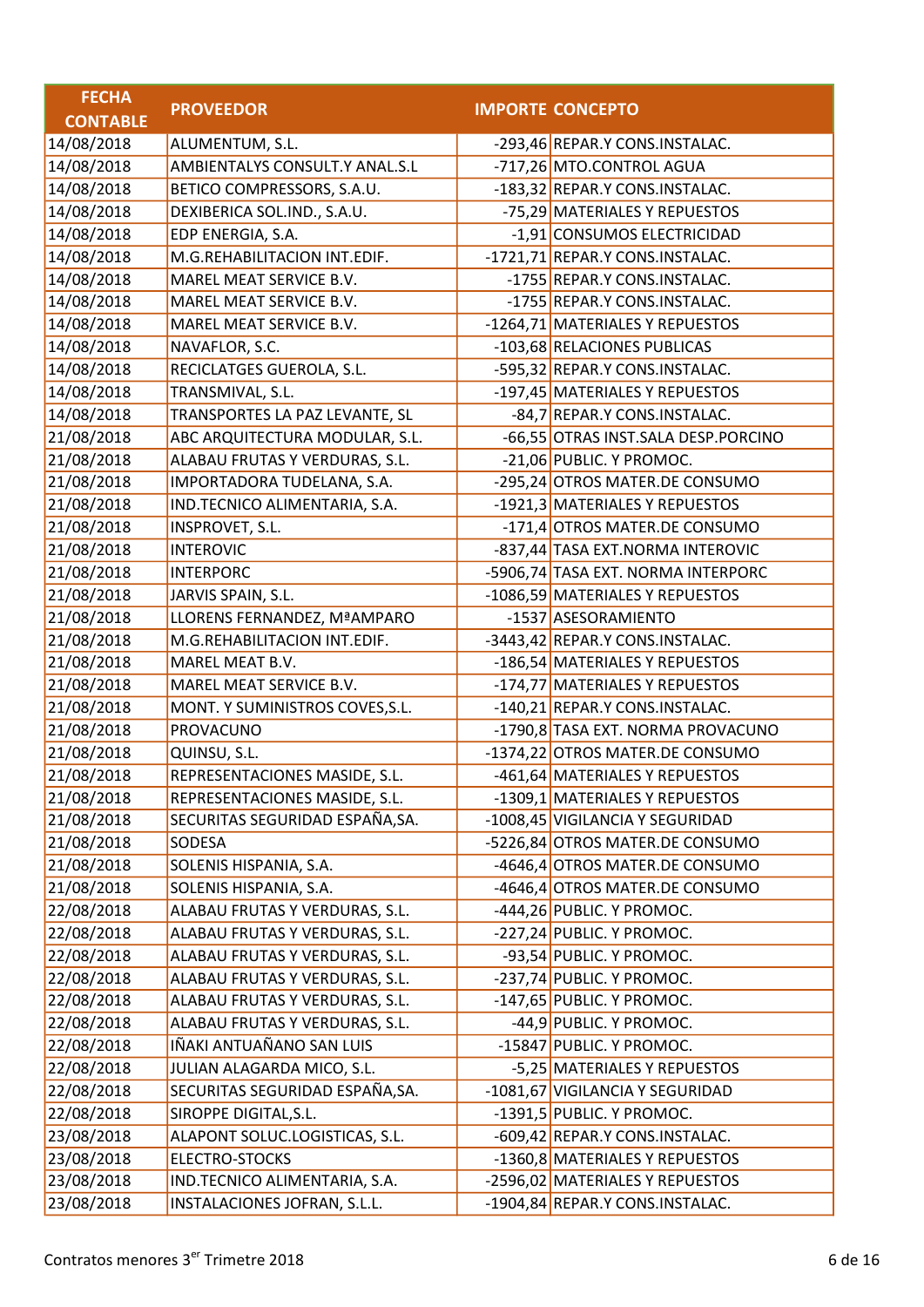| <b>FECHA</b>    |                                 |                                        |
|-----------------|---------------------------------|----------------------------------------|
| <b>CONTABLE</b> | <b>PROVEEDOR</b>                | <b>IMPORTE CONCEPTO</b>                |
| 23/08/2018      | INTERNATIONAL CASING PRODUCTS   | -2764,75 LIMPIEZA DESPOJOS             |
| 23/08/2018      | INTERNATIONAL CASING PRODUCTS   | -1630,4 LIMPIEZA DESPOJOS              |
| 23/08/2018      | JUNGHEINRICH DE ESPAÑA, S.A.    | -180,53 REPAR.Y CONS.INSTALAC.         |
| 23/08/2018      | SUMINISTROS GEN.VALENCIA, S.L.  | -2512,79 MATERIALES Y REPUESTOS        |
| 24/08/2018      | LEVANTINA DE PESAJE, LABOR., SL | -555,39 REPAR.Y CONS.INSTALAC.         |
| 24/08/2018      | LEVANTINA DE PESAJE, LABOR., SL | -650,38 REPAR.Y CONS.INSTALAC.         |
| 24/08/2018      | LEVANTINA DE PESAJE, LABOR., SL | -416,24 REPAR.Y CONS.INSTALAC.         |
| 24/08/2018      | LEVANTINA DE PESAJE, LABOR., SL | -677,48 REPAR.Y CONS.INSTALAC.         |
| 25/08/2018      | ABC ARQUITECTURA MODULAR, S.L.  | -66,55 OTRAS INST.SALA DESP.PORCINO    |
| 25/08/2018      | ACFLUID AUTOMATIZACION, S.L.    | -362,49 MATERIALES Y REPUESTOS         |
| 25/08/2018      | AL AIR LIQUIDE ESPAÑA, S.A.     | -3716,01 GASES MATADERO                |
| 25/08/2018      | ALUMENTUM, S.L.                 | -698,68 REPAR.Y CONS.INSTALAC.         |
| 25/08/2018      | ALUMENTUM, S.L.                 | -212,5 REPAR.Y CONS.INSTALAC.          |
| 25/08/2018      | ANDREU RODRIGO, C.B.            | -241,4 MATERIALES Y REPUESTOS          |
| 25/08/2018      | BETICO COMPRESSORS, S.A.U.      | -844,58 MATERIALES Y REPUESTOS         |
| 25/08/2018      | COMPAÑIA LEVANT.DE BOLSAS, S.L  | -2801,82 OTROS MATER.DE CONSUMO        |
| 25/08/2018      | DESATASCO EXPRESS, S.L.         | -895,4 REPAR.Y CONS.INSTALAC.          |
| 25/08/2018      | EDP ENERGIA, S.A.               | -229,38 CONSUMOS ELECTRICIDAD          |
| 25/08/2018      | EDP ENERGIA, S.A.               | -501,58 CONSUMOS ELECTRICIDAD          |
| 25/08/2018      | EDP ENERGIA, S.A.               | -191,91 CONSUMOS ELECTRICIDAD          |
| 25/08/2018      | EDP ENERGIA, S.A.               | -783,08 CONSUMOS ELECTRICIDAD          |
| 25/08/2018      | EDP ENERGIA, S.A.               | -780,56 CONSUMOS ELECTRICIDAD          |
| 25/08/2018      | ELECTROTECNIA MONRABAL, S.L.    | -213,66 REPAR.Y CONS.INSTALAC.         |
| 25/08/2018      | ENDESA ENERGIA, S.A.            | -53708,8 SUMINISTROS                   |
| 25/08/2018      | ENDESA ENERGIA, S.A.            | -9599,58 SUMINISTROS                   |
| 25/08/2018      | ESTRATEGIAS ELEC.INTEGR., S.A.  | -633,22 CONSUMOS ELECTRICIDAD          |
| 25/08/2018      | ESTRATEGIAS ELEC.INTEGR., S.A.  | -677,95 CONSUMOS ELECTRICIDAD          |
| 25/08/2018      | FRONTMATEC, S.L.                | -1625,54 OTROS MATER.DE CONSUMO        |
| 25/08/2018      | GARCIA CUENCA, JUAN CARLOS      | -2830,19 HERRAMIENTAS DE TRABAJO       |
| 25/08/2018      | ILUNION LIMPIEZA Y MEDIO., S.A. | -5045,49 LIMPIEZA OFICINAS             |
| 25/08/2018      | IMPORTADORA TUDELANA, S.A.      | -387,2 HERRAMIENTAS DE TRABAJO         |
| 25/08/2018      | INGESIS AUTOMATIZACION, S.L.    | -311,96 MATERIALES Y REPUESTOS         |
| 25/08/2018      | INTERNATIONAL CASING PRODUCTS   | -3541,74 LIMPIEZA DESPOJOS             |
| 25/08/2018      | INTERNATIONAL CASING PRODUCTS   | -3650 LIMPIEZA DESPOJOS                |
| 25/08/2018      | JOSE ANTONIO GARCIA, S.L.       | -253,35 OTROS MATER.DE CONSUMO         |
| 25/08/2018      | JOSE ANTONIO GARCIA, S.L.       | -205,19 OTROS MATER.DE CONSUMO         |
| 25/08/2018      | LABORATORIOS TACSA, S.L.        | -561,44 CONTROL ANALIT.CARNES Y CANALE |
| 25/08/2018      | M.G.REHABILITACION INT.EDIF.    | -1502,82 REPAR.Y CONS.INSTALAC.        |
| 25/08/2018      | MAREL MEAT B.V.                 | -730,51 MATERIALES Y REPUESTOS         |
| 25/08/2018      | MAVAINSA, S.L.                  | -778,25 REPAR.Y CONS.INSTALAC.         |
| 25/08/2018      | MONT. Y SUMINISTROS COVES, S.L. | -422,85 REPAR.Y CONS.INSTALAC.         |
| 25/08/2018      | MONT. Y SUMINISTROS COVES, S.L. | -1627,93 MATERIALES Y REPUESTOS        |
| 25/08/2018      | MONT. Y SUMINISTROS COVES, S.L. | -994,62 MATERIALES Y REPUESTOS         |
| 25/08/2018      | MONT. Y SUMINISTROS COVES, S.L. | -1230,35 REPAR.Y CONS.INSTALAC.        |
| 25/08/2018      | MOTORES ELECT.ALMUSSAFES, S.L.  | -812,91 REPAR.Y CONS.INSTALAC.         |
| 25/08/2018      | OFITAKE, S.L.                   | -408,85 MATERIAL DE OFICINA            |
| 25/08/2018      | QUILINOX, S.L.                  | -54,5 MATERIALES Y REPUESTOS           |
| 25/08/2018      | REAL CASA DE LA MONEDA Y TIMBR  | -16,94 OTROS TRIBUTOS                  |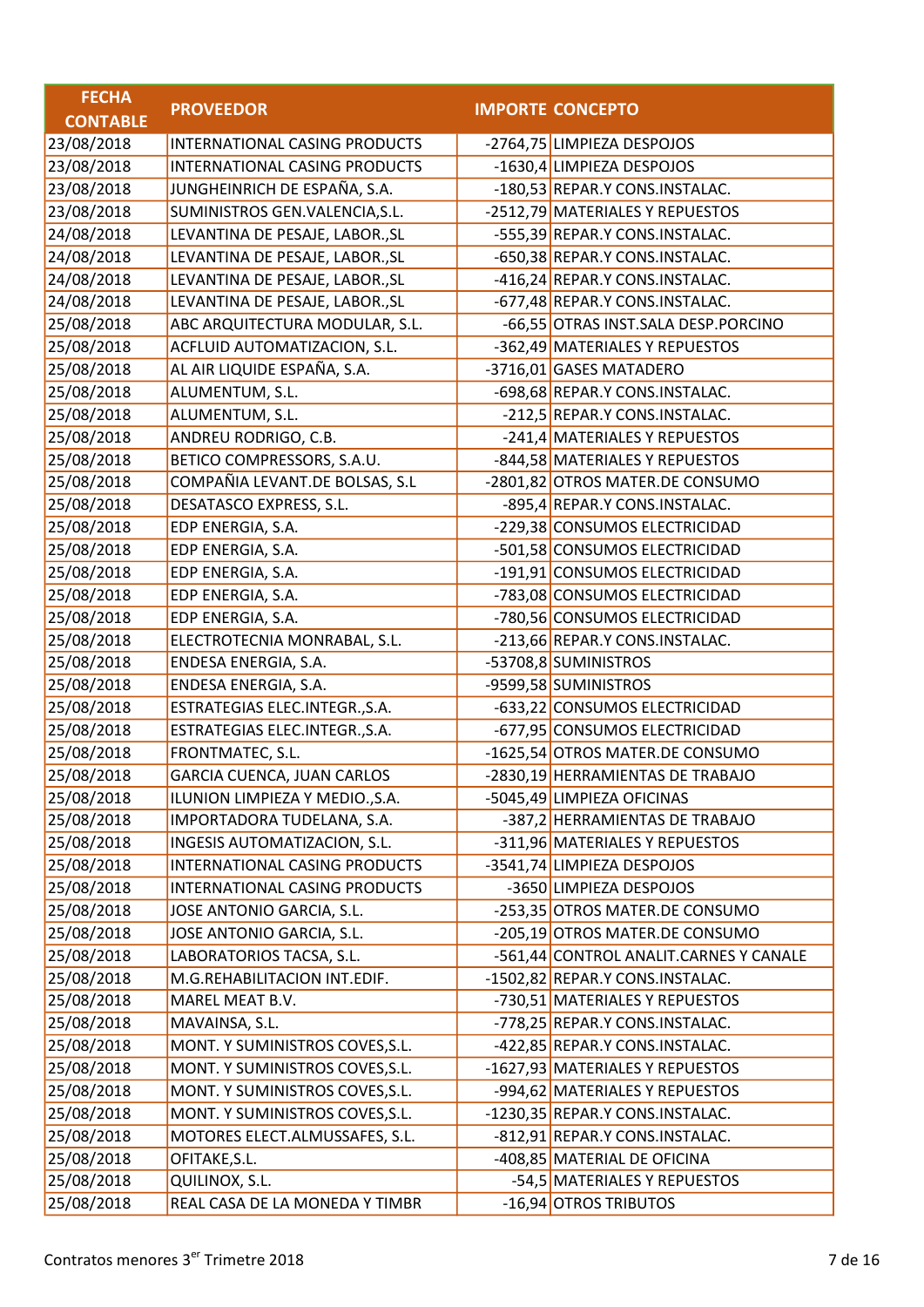| <b>FECHA</b>    |                                        |                                        |
|-----------------|----------------------------------------|----------------------------------------|
| <b>CONTABLE</b> | <b>PROVEEDOR</b>                       | <b>IMPORTE CONCEPTO</b>                |
| 25/08/2018      | REYSAN ATLANTIC, S.L.                  | -987,66 ROPA Y VESTUARIO               |
| 25/08/2018      | RUFETE HUERTA, CARLOS JULIAN           | -210 PUBLIC. Y PROMOC.                 |
| 25/08/2018      | SAELGA DISTRIBUCIONES, S.L.            | -69,58 MATERIALES Y REPUESTOS          |
| 25/08/2018      | SANTOS Y TAMAIN, S.L.                  | -2859,59 REPAR.Y CONS.INSTALAC.        |
| 25/08/2018      | SCIDAD.ESPAÑOLA RADIODIFUS, S.A        | -1433,85 PUBLIC. Y PROMOC.             |
| 25/08/2018      | SICHER, C.B.                           | -96,6 REPAR.Y CONS.INSTALAC.           |
| 25/08/2018      | SIROPPE DIGITAL, S.L.                  | -1391,5 PUBLIC. Y PROMOC.              |
| 25/08/2018      | SUGEIN, S.L.                           | -215,5 MATERIALES Y REPUESTOS          |
| 25/08/2018      | SUMINISTROS GEN.VALENCIA, S.L.         | -2103,79 OTROS MATER.DE CONSUMO        |
| 25/08/2018      | TELEFONICA ON THE SPOT SER. SA         | -31,45 HILO MUSICAL CENTRALITA         |
| 25/08/2018      | TRANSRIC LEVANTE, S.A                  | -218,9 REPAR.Y CONS.URBANIZ.           |
| 25/08/2018      | UNIPREX, S.A.                          | -1500 PUBLIC. Y PROMOC.                |
| 25/08/2018      | VALSER, S.A.                           | -76,51 REPAR.Y CONS.INSTALAC.          |
| 25/08/2018      | VAL-SUR, S.L.                          | -316,81 MATERIALES Y REPUESTOS         |
| 25/08/2018      | VICENTE BELTRAN ROIG, S.L.             | -1031,8 MATERIALES Y REPUESTOS         |
| 25/08/2018      | VICMATIC, S.L.                         | -36,86 MATERIALES Y REPUESTOS          |
| 25/08/2018      | VIDRA FOC, S.A.                        | -124,01 OTROS MATER.DE CONSUMO         |
| 25/08/2018      | VIDRA FOC, S.A.                        | -119,33 OTROS MATER.DE CONSUMO         |
| 25/08/2018      | VODAFONE ESPAÑA, S.A.                  | -814,55 MATERIAL DE OFICINA            |
| 27/08/2018      | INSTALACIONES JOFRAN, S.L.L.           | -48,4 REPAR.Y CONS.INSTALAC.           |
| 27/08/2018      | MAREL MEAT SERVICE B.V.                | -1680 MATERIALES Y REPUESTOS           |
| 27/08/2018      | MERCAFILO, S.L.                        | -391,34 REPAR.Y CONS.INSTALAC.         |
| 28/08/2018      | BETICO COMPRESSORS, S.A.U.             | -376,07 REPAR.Y CONS.INSTALAC.         |
| 28/08/2018      | BETICO COMPRESSORS, S.A.U.             | -112,05 REPAR.Y CONS.INSTALAC.         |
| 28/08/2018      | BETICO COMPRESSORS, S.A.U.             | -353,25 REPAR.Y CONS.INSTALAC.         |
| 28/08/2018      | BETICO COMPRESSORS, S.A.U.             | -56,02 REPAR.Y CONS.INSTALAC.          |
| 28/08/2018      | IBERDROLA, S.A.                        | -2245,49 ELECT.POR CTA.TERCEROS        |
| 28/08/2018      | SOL.TEC.NCH ESPAÑOLA, S.L.             | -177,75 OTROS MATER.DE CONSUMO         |
| 28/08/2018      | SUGEIN, S.L.                           | -424,48 MATERIALES Y REPUESTOS         |
| 28/08/2018      | WÜRTH ESPAÑA, S.A.                     | -271,92 MATERIALES Y REPUESTOS         |
| 29/08/2018      | <b>ELECTRO-STOCKS</b>                  | -905,19 MATERIALES Y REPUESTOS         |
| 29/08/2018      | ELIS MANOMATIC, S.A.                   | -1869,24 LAVANDERIA DE VESTUARIOS      |
| 29/08/2018      | ELIS MANOMATIC, S.A.                   | -622,25 LAVANDERIA DE VESTUARIOS       |
| 29/08/2018      | EMHE LEGAL, S.L.P.                     | -2187,61 ASESORIA JURIDICA             |
| 29/08/2018      | KAESER COMPRESORES, S.L.               | -6737,28 UTILLAJE MATADERO             |
| 29/08/2018      | KAESER COMPRESORES, S.L.               | -4168,45 REPAR.Y CONS.INSTALAC.        |
| 31/08/2018      | <b>4PLUS INGENIEROS Y ARQUIT., S.L</b> | -1936 OTROS ASESOR.EXT.EVENT.          |
| 31/08/2018      | ABC ARQUITECTURA MODULAR, S.L.         | -66,55 OTRAS INST.SALA DESP.PORCINO    |
| 31/08/2018      | ACCIONA FACILITY SERVICES, S.A         | -57419,67 LIMPIEZA INDUSTRIAL INTERIOR |
| 31/08/2018      | AL AIR LIQUIDE ESPAÑA, S.A.            | -4642,08 GASES MATADERO                |
| 31/08/2018      | AMBIENTALYS CONSULT.Y ANAL.S.L         | -681,71 MTO.CONTROL AGUA               |
| 31/08/2018      | ANTICIMEX 3D SANIDAD AMB., S.A.        | -3012,91 DESRAT.Y DESINSEC.            |
| 31/08/2018      | ASENSIO LOPEZ, HERMINIO                | -321,86 REPAR.Y CONS.INSTALAC.         |
| 31/08/2018      | AUDAX ENERGIA, S.A.                    | -67934,62 SUMINISTROS                  |
| 31/08/2018      | AURA ENERGIA, S.L.                     | -9742,45 CONSUMOS ELECTRICIDAD         |
| 31/08/2018      | <b>BDINST ASESORES, S.L.</b>           | -1061,91 ASESORIA FISCAL               |
| 31/08/2018      | BIZERBA IBERIA ESPAÑA, S.A.            | -726,22 MATERIALES Y REPUESTOS         |
| 31/08/2018      | BIZERBA IBERIA ESPAÑA, S.A.            | -556,6 MATERIALES Y REPUESTOS          |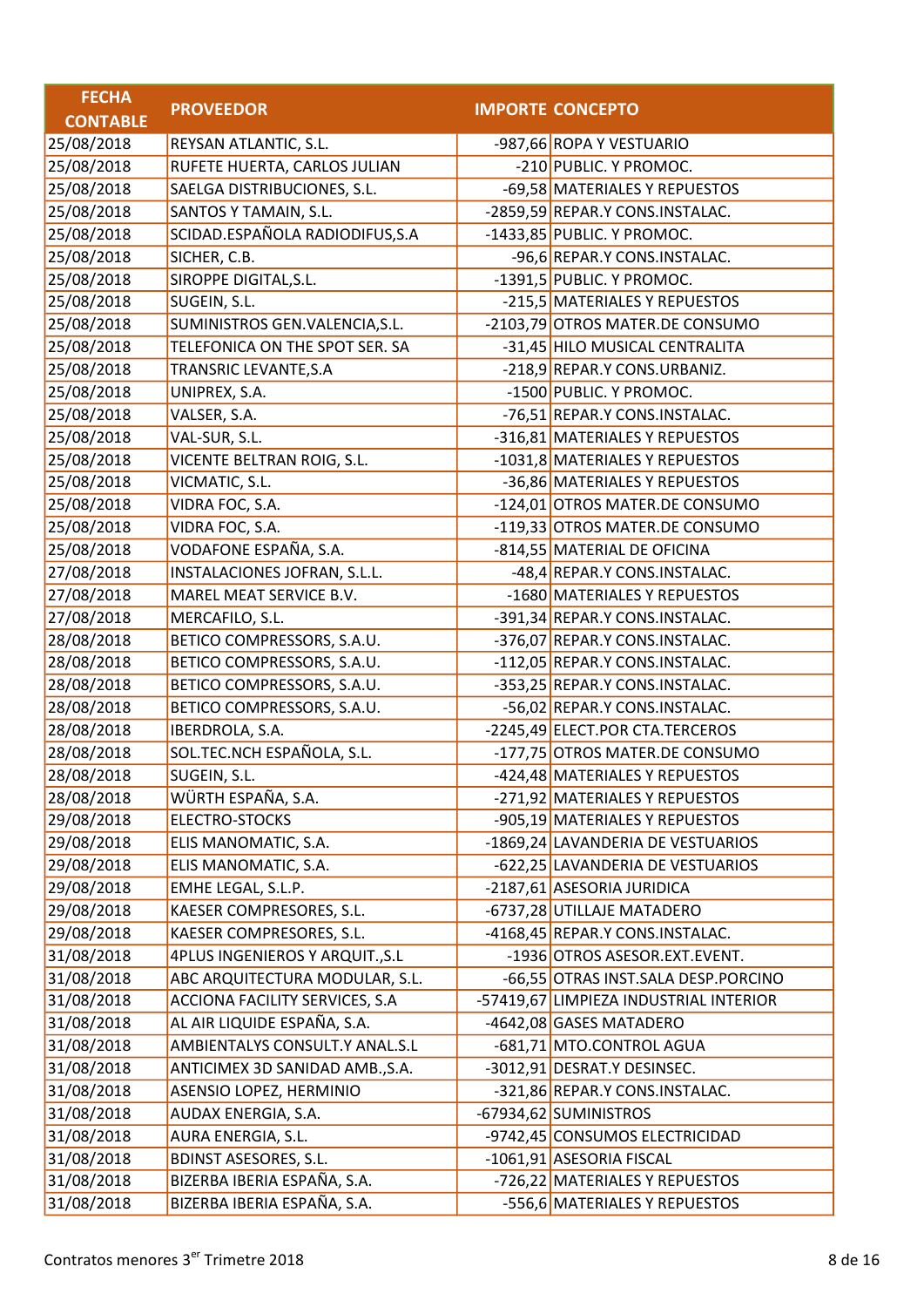| <b>FECHA</b>    |                                   |                                         |
|-----------------|-----------------------------------|-----------------------------------------|
| <b>CONTABLE</b> | <b>PROVEEDOR</b>                  | <b>IMPORTE CONCEPTO</b>                 |
| 31/08/2018      | BIZERBA IBERIA ESPAÑA, S.A.       | -131,89 REPAR.Y CONS.INSTALAC.          |
| 31/08/2018      | BIZERBA IBERIA ESPAÑA, S.A.       | -223,51 REPAR.Y CONS.INSTALAC.          |
| 31/08/2018      | BORRELL GARCIA, JOAQUIN           | -4,24 NOTARIAS                          |
| 31/08/2018      | <b>BORRELL GARCIA, JOAQUIN</b>    | -31,65 NOTARIAS                         |
| 31/08/2018      | BORRELL GARCIA, JOAQUIN           | -25,78 NOTARIAS                         |
| 31/08/2018      | BORRELL GARCIA, JOAQUIN           | -164,1 NOTARIAS                         |
| 31/08/2018      | <b>BORRELL GARCIA, JOAQUIN</b>    | -19,4 NOTARIAS                          |
| 31/08/2018      | CARBUROS METALICOS, S.A.          | -101,66 OTROS MATER.DE CONSUMO          |
| 31/08/2018      | CARNES A.SORIANO E HIJOS, S.L.    | -469,44 COMPRAS                         |
| 31/08/2018      | CARNES VAREA, S.L.                | -87,86 COMPRAS                          |
| 31/08/2018      | CARSI ALANDI, VICENTE             | -790,51 COMPRAS                         |
| 31/08/2018      | CASMAR 2000, S.A.                 | -2192,88 ROPA Y VESTUARIO               |
| 31/08/2018      | CEBRIAN BARRIGON, ANA Mª          | -866,4 PUBLIC. Y PROMOC.                |
| 31/08/2018      | CONFIMAT MATERIALES, S.L.         | -5,99 MATERIALES Y REPUESTOS            |
| 31/08/2018      | CONFIMAT MATERIALES, S.L.         | -86,01 REPAR.Y CONS.INSTALAC.           |
| 31/08/2018      | CONFIMAT MATERIALES, S.L.         | -103,94 REPAR.Y CONS.URBANIZ.           |
| 31/08/2018      | CONTAVAL AUTOM.Y COMP.ELEC, S.L   | -215,67 MATERIALES Y REPUESTOS          |
| 31/08/2018      | CSB-SYSTEM ESPAÑA, S.L.           | -735,38 MANT.SOFTWARE SALA              |
| 31/08/2018      | DESATASCO EXPRESS, S.L.           | -387,2 REPAR.Y CONS.INSTALAC.           |
| 31/08/2018      | DESATASCO EXPRESS, S.L.           | -1161,6 REPAR.Y CONS.INSTALAC.          |
| 31/08/2018      | DISCARVAL, S.L.                   | -795,05 COMPRAS                         |
| 31/08/2018      | DISPROIN LEVANTE, S.L.            | -31,31 MTO.EQUIPOS OFICINA              |
| 31/08/2018      | ELECTRO-STOCKS                    | -205,1 MATERIALES Y REPUESTOS           |
| 31/08/2018      | ELECTROTECNIA MONRABAL, S.L.      | -52608,54 OTROS CONTRATOS MTO.          |
| 31/08/2018      | EMPR.M.VALENCIANA DE AGUAS, S.A   | -4879,72 CONSUMOS AGUA POTABLE          |
| 31/08/2018      | EMPR.M.VALENCIANA DE AGUAS, S.A   | -1365,5 CONSUMOS AGUA POTABLE           |
| 31/08/2018      | EST.Y MEC.MATAD.ESPAÑOLES,S.A.    | -713,3 OTROS MATER.DE CONSUMO           |
| 31/08/2018      | ESTRATEGIAS ELEC.INTEGR., S.A.    | -13114,13 CONSUMOS ELECTRICIDAD         |
| 31/08/2018      | FERTINAGRO BIOTECH, S.L.          | -427,15 ELIMINACION SUBPRODUCTOS        |
| 31/08/2018      | FERTINAGRO BIOTECH, S.L.          | -429,45 ELIMINACION SUBPRODUCTOS        |
| 31/08/2018      | FERTINAGRO BIOTECH, S.L.          | -401,41 ELIMINACION SUBPRODUCTOS        |
| 31/08/2018      | FOVASA SEGURIDAD, S.L.            | -35198,08 VIGILANCIA Y SEGURIDAD        |
| 31/08/2018      | FRONTMATEC, S.L.                  | -1877,63 OTROS MATER.DE CONSUMO         |
| 31/08/2018      | <b>GAC CREATIVIDAD VISUAL</b>     | -907,5 OTROS MATER.DE CONSUMO           |
| 31/08/2018      | <b>GAC CREATIVIDAD VISUAL</b>     | -769,56 MATERIALES Y REPUESTOS          |
| 31/08/2018      | <b>GARCIA CUENCA, JUAN CARLOS</b> | -2216,72 HERRAMIENTAS DE TRABAJO        |
| 31/08/2018      | <b>GUERRERO COVES, S.L.</b>       | -398,43 MATERIALES Y REPUESTOS          |
| 31/08/2018      | HNOS. ORTI OLMOS SAT 8313         | -647,53 COMPRAS                         |
| 31/08/2018      | HUNE RENTAL, S.L.                 | -682,44 REPAR.Y CONS.INSTALAC.          |
| 31/08/2018      | HYPRED IBERICA, S.L.              | -786,01 OTROS MATER.DE CONSUMO          |
| 31/08/2018      | ILUNION LIMPIEZA Y MEDIO., S.A.   | -5045,49 LIMPIEZA OFICINAS              |
| 31/08/2018      | IMPORTADORA TUDELANA, S.A.        | -543,41 MATERIALES Y REPUESTOS          |
| 31/08/2018      | IMPORTADORA TUDELANA, S.A.        | -314,25 OTROS MATER.DE CONSUMO          |
| 31/08/2018      | IND.TECNICO ALIMENTARIA, S.A.     | -1391,43 MATERIALES Y REPUESTOS         |
| 31/08/2018      | INDUKERN, S.A.                    | -673,97 MATERIALES Y REPUESTOS          |
| 31/08/2018      | INTERNET XPRESS, S.L.             | -1197,17 CONEXIONES INTERNET            |
| 31/08/2018      | JAIME SANCHEZ TELLO, S.L.         | $-1504,15$ COMPRAS                      |
| 31/08/2018      | LABORATORIOS TACSA, S.L.          | -1102,92 CONTROL ANALIT.CARNES Y CANALE |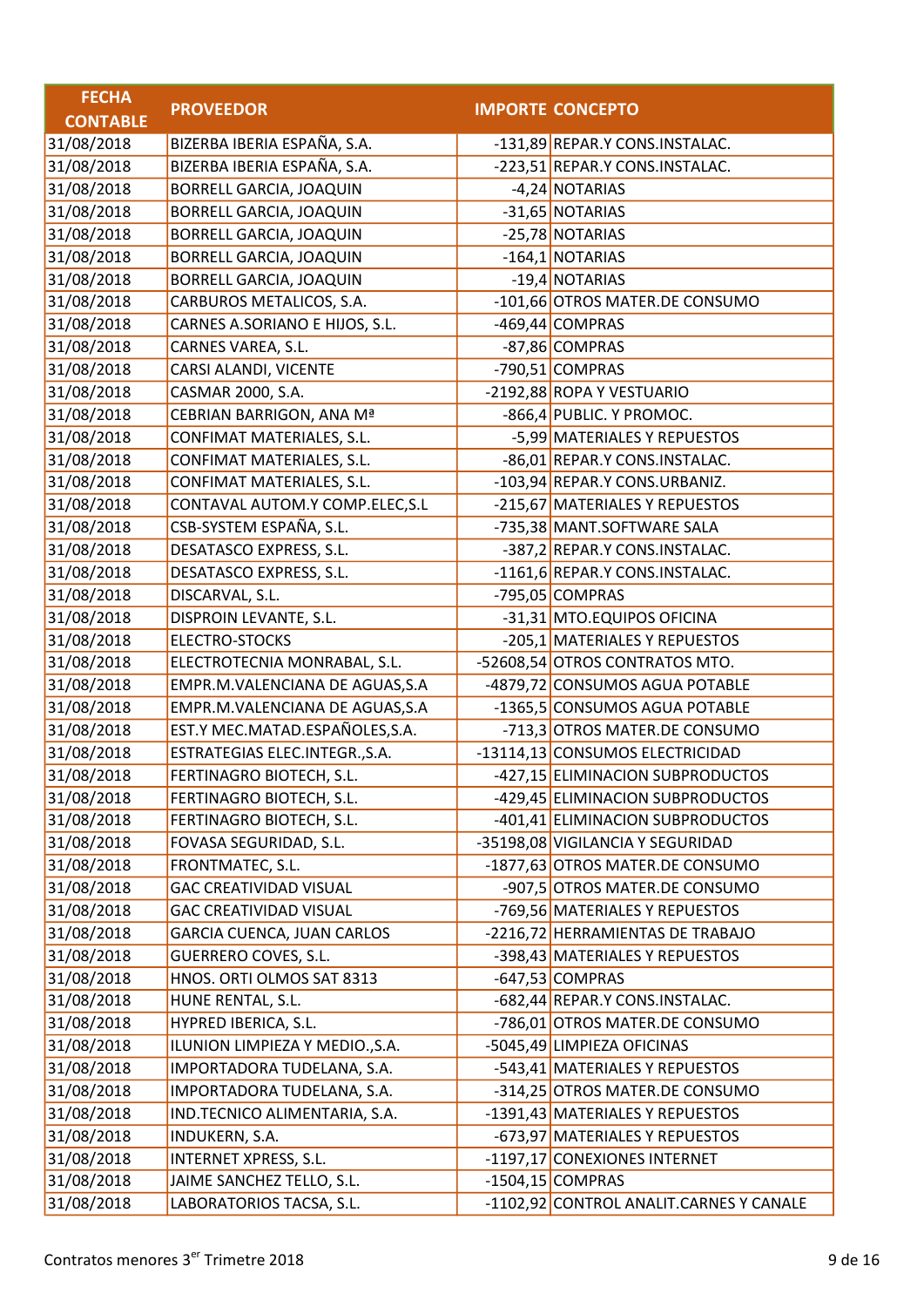| <b>FECHA</b>    |                                 |                                         |
|-----------------|---------------------------------|-----------------------------------------|
| <b>CONTABLE</b> | <b>PROVEEDOR</b>                | <b>IMPORTE CONCEPTO</b>                 |
| 31/08/2018      | LABORATORIOS TACSA, S.L.        | -594,11 CONTROL ANALIT.CARNES Y CANALE  |
| 31/08/2018      | LABORATORIOS TACSA, S.L.        | -110,11 CONTROL ANALIT.CARNES Y CANALE  |
| 31/08/2018      | LABORATORIOS TACSA, S.L.        | -1095,66 CONTROL ANALIT.CARNES Y CANALE |
| 31/08/2018      | LABORATORIOS TACSA, S.L.        | -722,37 CONTROL ANALIT.CARNES Y CANALE  |
| 31/08/2018      | LABORATORIOS TACSA, S.L.        | -535,43 CONTROL ANALIT.CARNES Y CANALE  |
| 31/08/2018      | LABORATORIOS TACSA, S.L.        | -361,19 CONTROL ANALIT.CARNES Y CANALE  |
| 31/08/2018      | LABORATORIOS TACSA, S.L.        | -95,59 CONTROL ANALIT.CARNES Y CANALE   |
| 31/08/2018      | LEVANTINA DE PESAJE, LABOR., SL | -153,26 REPAR.Y CONS.INSTALAC.          |
| 31/08/2018      | LLORENS FERNANDEZ, MªAMPARO     | -1537 ASESORIA JURIDICA                 |
| 31/08/2018      | LUDIC ANIMAC.Y PROYECT.EDUCATI  | -2420 PUBLIC. Y PROMOC.                 |
| 31/08/2018      | MAQUIN. ELECTRICA BILBAO, S.A.  | -4871,71 REPAR.Y CONS.INSTALAC.         |
| 31/08/2018      | MAREL MEAT B.V.                 | -82,89 MATERIALES Y REPUESTOS           |
| 31/08/2018      | MAREL MEAT SERVICE B.V.         | -2531,16 MATERIALES Y REPUESTOS         |
| 31/08/2018      | MAVAINSA, S.L.                  | -2820,09 REPAR.Y CONS.INSTALAC.         |
| 31/08/2018      | MAVAINSA, S.L.                  | -1500,29 REPAR.Y CONS.INSTALAC.         |
| 31/08/2018      | MOTORES ELECT.ALMUSSAFES, S.L.  | -893,03 REPAR.Y CONS.INSTALAC.          |
| 31/08/2018      | MULTICOPIA VALENCIA, S.L.       | -145,2 PUBLIC. Y PROMOC.                |
| 31/08/2018      | N.L.R. MENSAJEROS, S.L.         | -601,83 MENSAJERIA                      |
| 31/08/2018      | RC QUALITY CONSULTORES, S.L.    | -2510,75 ASESORAMIENTO CALIDAD          |
| 31/08/2018      | REGISTRO MERCANTIL DE VALENCIA  | $-160,01$ REGISTRO                      |
| 31/08/2018      | REGISTRO MERCANTIL DE VALENCIA  | -32,17 REGISTRO                         |
| 31/08/2018      | REGISTRO MERCANTIL DE VALENCIA  | -75 REGISTRO                            |
| 31/08/2018      | REGISTRO MERCANTIL DE VALENCIA  | -688,45 REGISTRO                        |
| 31/08/2018      | REGISTRO MERCANTIL DE VALENCIA  | -13,11 REGISTRO                         |
| 31/08/2018      | REPROGRAFIA B.V., S.L.          | -347,59 PUBLIC. Y PROMOC.               |
| 31/08/2018      | REYSAN ATLANTIC, S.L.           | -806,16 ROPA Y VESTUARIO                |
| 31/08/2018      | RIERA FERRER, ENRIQUE           | $-2455,09$ COMPRAS                      |
| 31/08/2018      | S.AGR.Y GANAD. DE CHESTE, S.L.  | -3558,65 COMPRAS                        |
| 31/08/2018      | S.ESTATAL CORREOS Y TELEGR.SA   | -93,25 FRANQUEO                         |
| 31/08/2018      | SAELGA DISTRIBUCIONES, S.L.     | -69,58 MATERIALES Y REPUESTOS           |
| 31/08/2018      | SANTOS Y TAMAIN, S.L.           | -3864,98 REPAR.Y CONS.INSTALAC.         |
| 31/08/2018      | SAURA VILANOVA, S.L.            | $-1508,97$ COMPRAS                      |
| 31/08/2018      | SEI EFICIENCIA ENRGETICA, S.L.  | -2904 DEPURADORA AGUA MATADERO          |
| 31/08/2018      | SEI EFICIENCIA ENRGETICA, S.L.  | -1452 DEPURADORA AGUA MATADERO          |
| 31/08/2018      | SOMEVA, S.L.                    | -17,23 REPAR.Y CONS.INSTALAC.           |
| 31/08/2018      | SOMEVA, S.L.                    | -47,14 REPAR.Y CONS.INSTALAC.           |
| 31/08/2018      | SUGEIN, S.L.                    | -604,6 MATERIALES Y REPUESTOS           |
| 31/08/2018      | SUMINISTROS GEN.VALENCIA, S.L.  | -618,66 MATERIALES Y REPUESTOS          |
| 31/08/2018      | TEINSA, S.L.                    | -19,81 OTROS MATER.DE CONSUMO           |
| 31/08/2018      | TEINSA, S.L.                    | -83,85 OTROS MATER.DE CONSUMO           |
| 31/08/2018      | TEIXIDO CORRATGE FRANCISCO JAV  | -989,78 ASESOR.INFORMAT.                |
| 31/08/2018      | TEIXIDO CORRATGE FRANCISCO JAV  | -989,78 ASESOR.INFORMAT.                |
| 31/08/2018      | TELEFONICA DE ESPAÑA, S.A.      | -769,29 CONSUM.TELEF.PROPIOS            |
| 31/08/2018      | TELEFONICA DE ESPAÑA, S.A.      | -40,82 CONSUM.TELEF.PROPIOS             |
| 31/08/2018      | TELEFONICA DE ESPAÑA, S.A.      | -33,56 CONSUM.TELEF.PROPIOS             |
| 31/08/2018      | TELEFONICA DE ESPAÑA, S.A.      | -30,4 CONSUM.TELEF.PROPIOS              |
| 31/08/2018      | TELEFONICA DE ESPAÑA, S.A.      | -39,81 CONSUM.TELEF.PROPIOS             |
| 31/08/2018      | TELEFONICA ON THE SPOT SER. SA  | -31,45 HILO MUSICAL CENTRALITA          |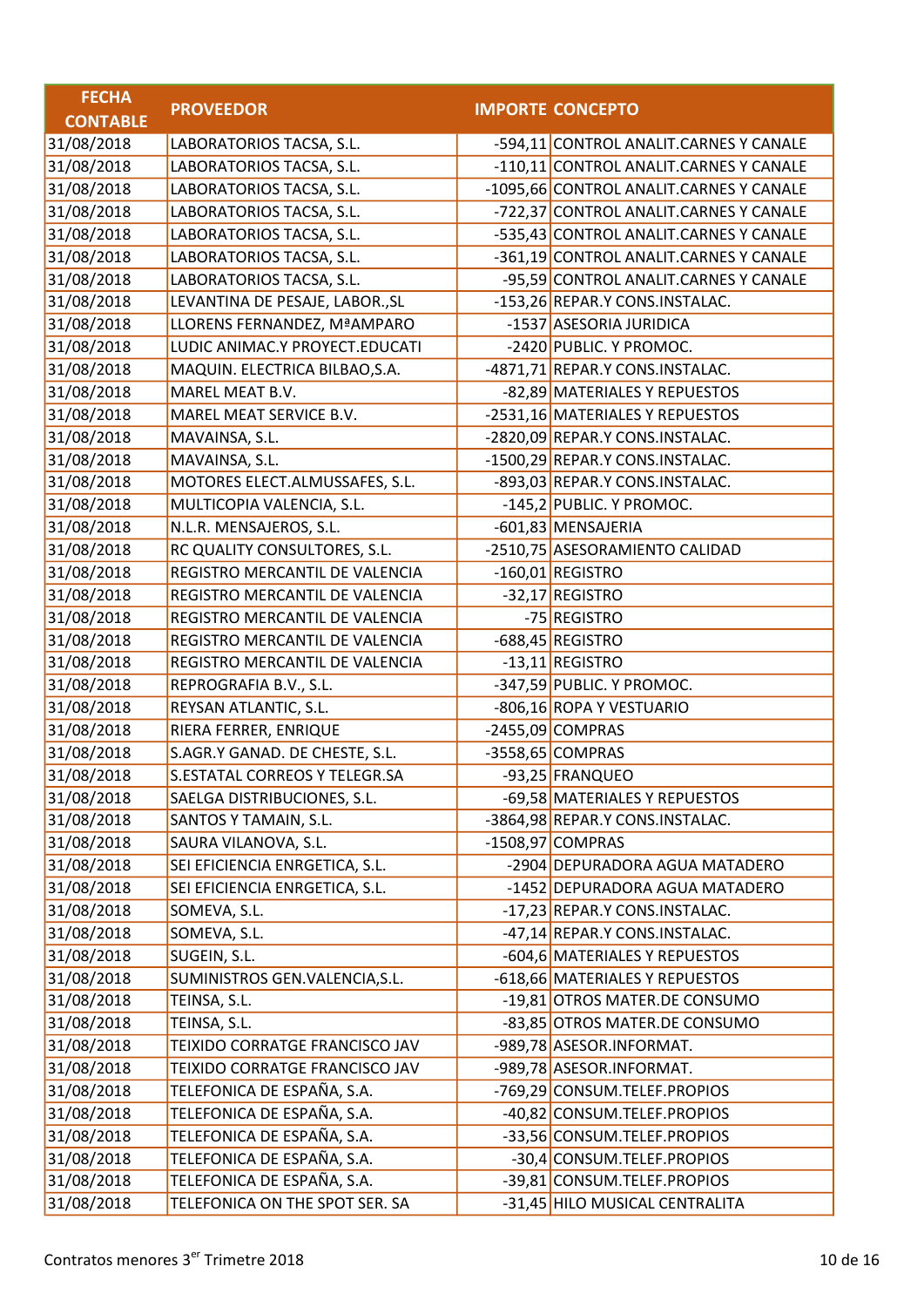| <b>FECHA</b>    |                                 |                                       |
|-----------------|---------------------------------|---------------------------------------|
| <b>CONTABLE</b> | <b>PROVEEDOR</b>                | <b>IMPORTE CONCEPTO</b>               |
| 31/08/2018      | TELEFONICA ON THE SPOT SER. SA  | -45,94 HILO MUSICAL MERCADOS          |
| 31/08/2018      | TELEFONICA ON THE SPOT SER. SA  | -44,23 HILO MUSICAL MERCADOS          |
| 31/08/2018      | TELEFONICA ON THE SPOT SER. SA  | -44,23 HILO MUSICAL MERCADOS          |
| 31/08/2018      | TELEFONICA ON THE SPOT SER. SA  | -45,94 HILO MUSICAL MERCADOS          |
| 31/08/2018      | TELEFONICA SERV.MOVILES, S.A.   | -42,35 CONSUM.TELEF.PROPIOS           |
| 31/08/2018      | TEOFILO ROSETE, S.L.            | -390,43 HERRAMIENTAS DE TRABAJO       |
| 31/08/2018      | TERNERA NATURAL BALLESTER, S.L. | $-2512,55$ COMPRAS                    |
| 31/08/2018      | TRIGLAV WORKS, S.L.             | -27,25 MENSAJERIA                     |
| 31/08/2018      | VALBOVIS, S.L.                  | -565,23 COMPRAS                       |
| 31/08/2018      | VALPESA LEVANTE, S.L.           | -112,36 REPAR.Y CONS.INSTALAC.        |
| 31/08/2018      | VCIANA.EMERGENCIAS MEDICAS, SL  | -6758,91 SERVICIOS MEDICOS            |
| 31/08/2018      | VIÑOLES MONCHO, BLAS            | -332,39 COMPRAS                       |
| 31/08/2018      | VIVA AQUA SERVICE SPAIN, S.A.   | -616,13 MATERIALES Y REPUESTOS        |
| 31/08/2018      | VIVA AQUA SERVICE SPAIN, S.A.   | -695 MATERIALES Y REPUESTOS           |
| 31/08/2018      | VODAFONE ESPAÑA, S.A.           | -548,49 MATERIAL DE OFICINA           |
| 31/08/2018      | VODAFONE ESPAÑA, S.A.           | -620,79 CONSUM.TELEF.PROPIOS          |
| 31/08/2018      | WORK MAN ACP SOC.COOPERATIVA    | -604239,99 MAQUILA EXT. SACR.PORCINO  |
| 31/08/2018      | ZERO GRAUS TERMODINAMICA, S.L.  | -12720,91 INSTAL.MATADERO             |
| 10/09/2018      | ACFLUID AUTOMATIZACION, S.L.    | -249,02 MATERIALES Y REPUESTOS        |
| 10/09/2018      | ALABAU FRUTAS Y VERDURAS, S.L.  | -19,43 PUBLIC. Y PROMOC.              |
| 10/09/2018      | ALABAU FRUTAS Y VERDURAS, S.L.  | -14,56 PUBLIC. Y PROMOC.              |
| 10/09/2018      | ALABAU FRUTAS Y VERDURAS, S.L.  | -22,88 PUBLIC. Y PROMOC.              |
| 10/09/2018      | ALABAU FRUTAS Y VERDURAS, S.L.  | -499,51 PUBLIC. Y PROMOC.             |
| 10/09/2018      | ALABAU FRUTAS Y VERDURAS, S.L.  | -131,15 PUBLIC. Y PROMOC.             |
| 10/09/2018      | ALABAU FRUTAS Y VERDURAS, S.L.  | -227,06 PUBLIC. Y PROMOC.             |
| 10/09/2018      | ALABAU FRUTAS Y VERDURAS, S.L.  | -19,14 PUBLIC. Y PROMOC.              |
| 10/09/2018      | ALABAU FRUTAS Y VERDURAS, S.L.  | -57,3 PUBLIC. Y PROMOC.               |
| 10/09/2018      | ALABAU FRUTAS Y VERDURAS, S.L.  | -23,83 PUBLIC. Y PROMOC.              |
| 10/09/2018      | ALABAU FRUTAS Y VERDURAS, S.L.  | -91,94 PUBLIC. Y PROMOC.              |
| 10/09/2018      | ASOC.ESPAÑOLA DE MANTENIMIENTO  | -119,97 CUOTAS ASOCIACIONES           |
| 10/09/2018      | AUTRIAL, S.L.                   | -489,02 REPAR.Y CONS.INSTALAC.        |
| 10/09/2018      | CABRERA RODA, RAMON             | -636 PUBLIC. Y PROMOC.                |
| 10/09/2018      | <b>COLL ARAGO, NEREA</b>        | -5232,51 PUBLIC. Y PROMOC.            |
| 10/09/2018      | COM. E IND. REPRO, S.L.         | -728,9 MATERIALES Y REPUESTOS         |
| 10/09/2018      | CONFIMAT MATERIALES, S.L.       | -37,55 MATERIALES Y REPUESTOS         |
| 10/09/2018      | DESATASCO EXPRESS, S.L.         | -314,6 REPAR.Y CONS.INSTALAC.         |
| 10/09/2018      | EN RUTA, COOP.V.                | -394,46 PUBLIC. Y PROMOC.             |
| 10/09/2018      | HUNE RENTAL, S.L.               | -634,04 REPAR.Y CONS.INSTALAC.        |
| 10/09/2018      | IMPORTADORA TUDELANA, S.A.      | -403,2 OTROS MATER.DE CONSUMO         |
| 10/09/2018      | IMPORTADORA TUDELANA, S.A.      | -120,23 HERRAMIENTAS DE TRABAJO       |
| 10/09/2018      | JARVIS SPAIN, S.L.              | -851,91 MATERIALES Y REPUESTOS        |
| 10/09/2018      | JARVIS SPAIN, S.L.              | -711,9 MATERIALES Y REPUESTOS         |
| 10/09/2018      | JULIAN ALAGARDA MICO, S.L.      | -358,04 OTROS MATER.DE CONSUMO        |
| 10/09/2018      | KLÜBER LUBRICAT.GMBH IBER.S.C.  | -4945,15 OTROS MATER.DE CONSUMO       |
| 10/09/2018      | M.G.REHABILITACION INT.EDIF.    | -2473,12 REPAR.Y CONS.INSTALAC.       |
| 10/09/2018      | MONT. Y SUMINISTROS COVES, S.L. | -2256,34 REPAR.Y CONS.INSTALAC.       |
| 10/09/2018      | MONT. Y SUMINISTROS COVES, S.L. | -5463,85 OTRAS INST.SALA DESP.PORCINO |
| 10/09/2018      | MONT. Y SUMINISTROS COVES, S.L. | -1466,06 REPAR.Y CONS.INSTALAC.       |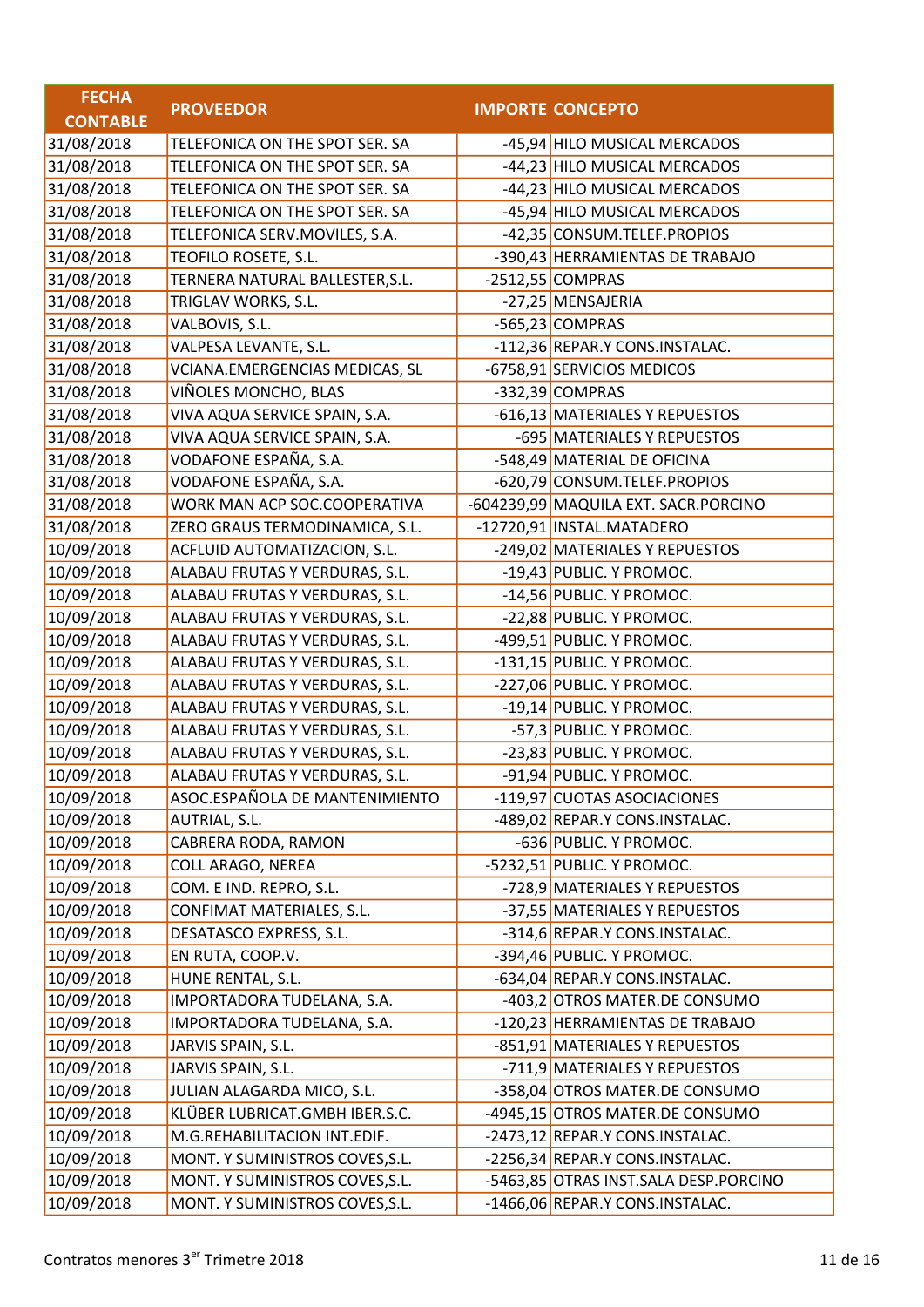| <b>FECHA</b>    |                                         |                  |                                  |
|-----------------|-----------------------------------------|------------------|----------------------------------|
| <b>CONTABLE</b> | <b>PROVEEDOR</b>                        |                  | <b>IMPORTE CONCEPTO</b>          |
| 10/09/2018      | MONT. Y SUMINISTROS COVES, S.L.         |                  | -1035,55 REPAR.Y CONS.INSTALAC.  |
| 10/09/2018      | NICLOS SANTOLAYA, VICENTE               |                  | -5724 PUBLIC. Y PROMOC.          |
| 10/09/2018      | NUÑEZ LOPEZ, CARLOS L.                  |                  | -544,5 REPAR.Y CONS.INSTALAC.    |
| 10/09/2018      | REGISTRO MERCANTIL DE VALENCIA          |                  | -6,37 REGISTRO                   |
| 10/09/2018      | SABATER NACHER, ALFREDO ENRIQ.          |                  | -2622 PUBLIC. Y PROMOC.          |
| 10/09/2018      | SUGEIN, S.L.                            |                  | -82,11 MATERIALES Y REPUESTOS    |
| 10/09/2018      | TRANSMIVAL, S.L.                        |                  | -326,2 MATERIALES Y REPUESTOS    |
| 10/09/2018      | TRANSP.ALFONSO ZAMORANO, S.L.           |                  | -103,89 REPAR.Y CONS.INSTALAC.   |
| 10/09/2018      | VAL-SUR, S.L.                           |                  | -82,81 MATERIALES Y REPUESTOS    |
| 10/09/2018      | VAL-SUR, S.L.                           |                  | -84,35 MATERIALES Y REPUESTOS    |
| 10/09/2018      | <b>WATER &amp; PROCESS TECHNOLOGIES</b> |                  | -2355,87 OTROS MATER.DE CONSUMO  |
| 17/09/2018      | PRIME TV VALENCIANA, S.L.               |                  | -4853,31 BANCO DE SANTANDER      |
| 18/09/2018      | ACFLUID AUTOMATIZACION, S.L.            |                  | -112,35 MATERIALES Y REPUESTOS   |
| 18/09/2018      | COMPUTER SERV.Y MANTEN., S.L.           |                  | -159,72 MTO.EQUIPOS INFORMAT.    |
| 18/09/2018      | DISPROIN LEVANTE, S.L.                  |                  | -13,72 MTO.EQUIPOS OFICINA       |
| 18/09/2018      | GARCIA ZACARES, S.L.                    |                  | -116,28 MATERIALES Y REPUESTOS   |
| 18/09/2018      | IND.TECNICO ALIMENTARIA, S.A.           |                  | -2308,14 MATERIALES Y REPUESTOS  |
| 18/09/2018      | <b>INTERNET XPRESS, S.L.</b>            |                  | -181,5 CONEXIONES INTERNET       |
| 18/09/2018      | JOSE ANTONIO GARCIA, S.L.               |                  | -623,96 OTROS MATER.DE CONSUMO   |
| 18/09/2018      | MAREL MEAT B.V.                         |                  | -223,89 HERRAMIENTAS DE TRABAJO  |
| 18/09/2018      | MAREL MEAT B.V.                         |                  | -154,89 MATERIALES Y REPUESTOS   |
| 18/09/2018      | MAREL MEAT SERVICE B.V.                 |                  | -2519,4 MATERIALES Y REPUESTOS   |
| 18/09/2018      | MAREL MEAT SERVICE B.V.                 |                  | -2222,12 MATERIALES Y REPUESTOS  |
| 18/09/2018      | MAREL MEAT SERVICE B.V.                 |                  | -370,73 MATERIALES Y REPUESTOS   |
| 18/09/2018      | PRESENCIAL TIME, S.L.                   |                  | -60,5 OTROS CONTRATOS MTO.       |
| 18/09/2018      | REPRESENTACIONES MASIDE, S.L.           |                  | -714,67 MATERIALES Y REPUESTOS   |
| 18/09/2018      | SABATER NACHER, ALFREDO ENRIQ.          |                  | -171 PUBLIC. Y PROMOC.           |
| 18/09/2018      | SIROPPE DIGITAL, S.L.                   |                  | -1391,5 PUBLIC. Y PROMOC.        |
| 18/09/2018      | SUGEIN, S.L.                            |                  | -160,85 MATERIALES Y REPUESTOS   |
| 18/09/2018      | TELEFONICA DE ESPAÑA, S.A.              |                  | -40,14 CONSUM.TELEF.PROPIOS      |
| 18/09/2018      | TELEFONICA DE ESPAÑA, S.A.              |                  | -606,05 CONSUM.TELEF.PROPIOS     |
| 18/09/2018      | TELEFONICA DE ESPAÑA, S.A.              |                  | -41,51 CONSUM.TELEF.PROPIOS      |
| 18/09/2018      | TELEFONICA DE ESPAÑA, S.A.              |                  | -33,56 CONSUM.TELEF.PROPIOS      |
| 18/09/2018      | TELEFONICA DE ESPAÑA, S.A.              |                  | -30,4 CONSUM.TELEF.PROPIOS       |
| 18/09/2018      | TELEFONICA SERV.MOVILES, S.A.           |                  | -42,35 CONSUM.TELEF.PROPIOS      |
| 18/09/2018      | TRANSP.NAVARRO Y ESTEVE, S.L.           |                  | -2125,83 OTROS MATER.DE CONSUMO  |
| 20/09/2018      | <b>BARBERA PICHO, JORGE</b>             |                  | -108,93 NOTARIAS                 |
| 20/09/2018      | BRISANT, C.B.                           |                  | -1290,8 VIAJES DE GESTION        |
| 20/09/2018      | <b>EDICIONES FRANCIS LEFEBVRE</b>       | $-152,57$ LIBROS |                                  |
| 20/09/2018      | FERTINAGRO BIOTECH, S.L.                |                  | -440,03 ELIMINACION SUBPRODUCTOS |
| 20/09/2018      | FERTINAGRO BIOTECH, S.L.                |                  | -394,05 ELIMINACION SUBPRODUCTOS |
| 20/09/2018      | IND.TECNICO ALIMENTARIA, S.A.           |                  | -2482,82 MATERIALES Y REPUESTOS  |
| 20/09/2018      | INTERNATIONAL CASING PRODUCTS           |                  | -1658,64 LIMPIEZA DESPOJOS       |
| 20/09/2018      | INTERNATIONAL CASING PRODUCTS           |                  | -3285,61 LIMPIEZA DESPOJOS       |
| 20/09/2018      | INTERNATIONAL CASING PRODUCTS           |                  | -2811,46 LIMPIEZA DESPOJOS       |
| 20/09/2018      | INTERNATIONAL CASING PRODUCTS           |                  | -3669,57 LIMPIEZA DESPOJOS       |
| 20/09/2018      | INTERNATIONAL CASING PRODUCTS           |                  | -3553,99 LIMPIEZA DESPOJOS       |
| 20/09/2018      | MERCAFILO, S.L.                         |                  | -519,57 HERRAMIENTAS DE TRABAJO  |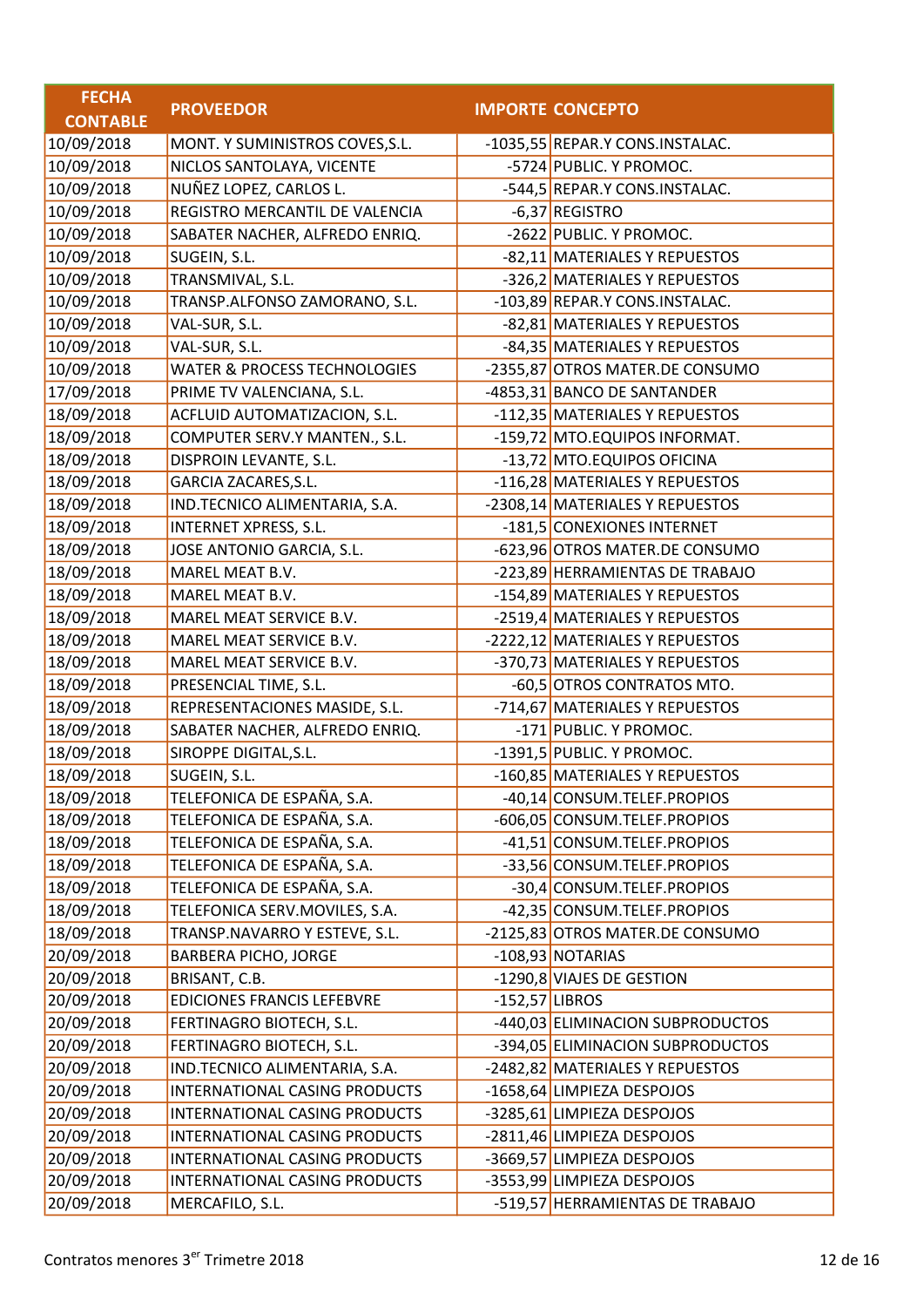| <b>FECHA</b>    |                                 |                                  |
|-----------------|---------------------------------|----------------------------------|
| <b>CONTABLE</b> | <b>PROVEEDOR</b>                | <b>IMPORTE CONCEPTO</b>          |
| 20/09/2018      | MONT. Y SUMINISTROS COVES, S.L. | -1195,46 REPAR.Y CONS.INSTALAC.  |
| 20/09/2018      | OFITAKE, S.L.                   | -206,2 MATERIAL DE OFICINA       |
| 20/09/2018      | OFITAKE, S.L.                   | -271,45 HERRAMIENTAS DE TRABAJO  |
| 20/09/2018      | PIERALISI ESPAÑA, S.L.U.        | -192,29 OTROS MATER.DE CONSUMO   |
| 20/09/2018      | QUINSU, S.L.                    | -1374,22 OTROS MATER.DE CONSUMO  |
| 20/09/2018      | REPSOL BUTANO, S.A.             | -894,25 GASES MATADERO           |
| 20/09/2018      | ROGRAPLANT, S.L.                | -110,75 PUBLIC. Y PROMOC.        |
| 20/09/2018      | TAMARIT ORTEGA, JOSE LUIS       | -122,65 OTROS MATER.DE CONSUMO   |
| 20/09/2018      | TRANSMIVAL, S.L.                | -117,12 MATERIALES Y REPUESTOS   |
| 20/09/2018      | TRANSP.NAVARRO Y ESTEVE, S.L.   | -585,09 OTROS MATER.DE CONSUMO   |
| 20/09/2018      | VODAFONE ESPAÑA, S.A.           | -376,67 VIGILANCIA Y SEGURIDAD   |
| 20/09/2018      | VODAFONE ESPAÑA, S.A.           | -2003,87 CONSUM.TELEF.PROPIOS    |
| 20/09/2018      | VODAFONE ESPAÑA, S.A.           | -832,52 CONSUM.TELEF.PROPIOS     |
| 24/09/2018      | FLORS MONTAÑANA, S.L.           | -130 OTROS GASTOS DE PERSONAL    |
| 24/09/2018      | INIESTA JIMENEZ, JOSE LUIS      | -1616,56 PUBLIC. Y PROMOC.       |
| 25/09/2018      | ACEROS DE HISPANIA BAJO ARA, SL | -484 PUBLIC. Y PROMOC.           |
| 25/09/2018      | ALARCON MORET, RAFAEL           | -363 PUBLIC. Y PROMOC.           |
| 25/09/2018      | ALMENAR VARA, PILAR             | -212 PUBLIC. Y PROMOC.           |
| 25/09/2018      | <b>ARTFLOR</b>                  | -51,98 PUBLIC. Y PROMOC.         |
| 25/09/2018      | <b>ASOCIACION RS + PYMES</b>    | -150 PUBLIC. Y PROMOC.           |
| 25/09/2018      | AURA ENERGIA, S.L.              | -97178,02 CONSUMOS ELECTRICIDAD  |
| 25/09/2018      | BERNET MARTINEZ, MANUEL         | -1936 PUBLIC. Y PROMOC.          |
| 25/09/2018      | BIZERBA IBERIA ESPAÑA, S.A.     | -231,5 MATERIALES Y REPUESTOS    |
| 25/09/2018      | CASMAR 2000, S.A.               | -2679,75 ROPA Y VESTUARIO        |
| 25/09/2018      | COMISMAR SERVEIS FUTURS, S.C.   | -4922,28 PUBLIC. Y PROMOC.       |
| 25/09/2018      | CONFIMAT MATERIALES, S.L.       | -18,49 OTROS MATER.DE CONSUMO    |
| 25/09/2018      | CTEMSA SOLUCIONES ENERG., S.L.  | -278,22 REPAR.Y CONS.INSTALAC.   |
| 25/09/2018      | DEXIBERICA SOL.IND., S.A.U.     | -90,97 MATERIALES Y REPUESTOS    |
| 25/09/2018      | DOMINGUEZ SANTOS, BEATRIZ       | -3588 PUBLIC. Y PROMOC.          |
| 25/09/2018      | ENDESA ENERGIA, S.A.            | -4504,64 SUMINISTROS             |
| 25/09/2018      | ENDESA ENERGIA, S.A.            | -57516,9 SUMINISTROS             |
| 25/09/2018      | ESPEC.Y PROM.ARTISTICAS MAS, SL | -5925,61 PUBLIC. Y PROMOC.       |
| 25/09/2018      | ESTRATEGIAS ELEC.INTEGR., S.A.  | -1271,4 CONSUMOS ELECTRICIDAD    |
| 25/09/2018      | ESTUDI FALLES3D, S.L.           | -882,09 PUBLIC. Y PROMOC.        |
| 25/09/2018      | FRANC LEVANTINA, S.L.           | -2323,2 REPAR.Y CONS.INSTALAC.   |
| 25/09/2018      | GUIPONS, S.L.                   | -119,79 MATERIALES Y REPUESTOS   |
| 25/09/2018      | HUNE RENTAL, S.L.               | -480,85 REPAR.Y CONS.INSTALAC.   |
| 25/09/2018      | <b>IFEMA FERIA DE MADRID</b>    | -5298,27 PARTICIPACION EN FERIAS |
| 25/09/2018      | IMPACTO VALENCIA, S.L.          | -2800,55 CENRO ADMON.            |
| 25/09/2018      | IMPACTO VALENCIA, S.L.          | -144,23 OTROS MATER.DE CONSUMO   |
| 25/09/2018      | INDUKERN, S.A.                  | -217,8 MATERIALES Y REPUESTOS    |
| 25/09/2018      | INSTALACIONES JOFRAN, S.L.L.    | -2142,24 REPAR.Y CONS.INSTALAC.  |
| 25/09/2018      | JOSE ANTONIO GARCIA, S.L.       | -111,15 MATERIALES Y REPUESTOS   |
| 25/09/2018      | LEVANTINA DE PESAJE, LABOR., SL | -31,19 MATERIALES Y REPUESTOS    |
| 25/09/2018      | LEVANTINA DE PESAJE, LABOR., SL | -10,89 MATERIALES Y REPUESTOS    |
| 25/09/2018      | MAREL MEAT B.V.                 | -1332,56 MATERIALES Y REPUESTOS  |
| 25/09/2018      | MAREL MEAT SERVICE B.V.         | -3233,3 MATERIALES Y REPUESTOS   |
| 25/09/2018      | MONT. Y SUMINISTROS COVES, S.L. | -1949,75 REPAR.Y CONS.INSTALAC.  |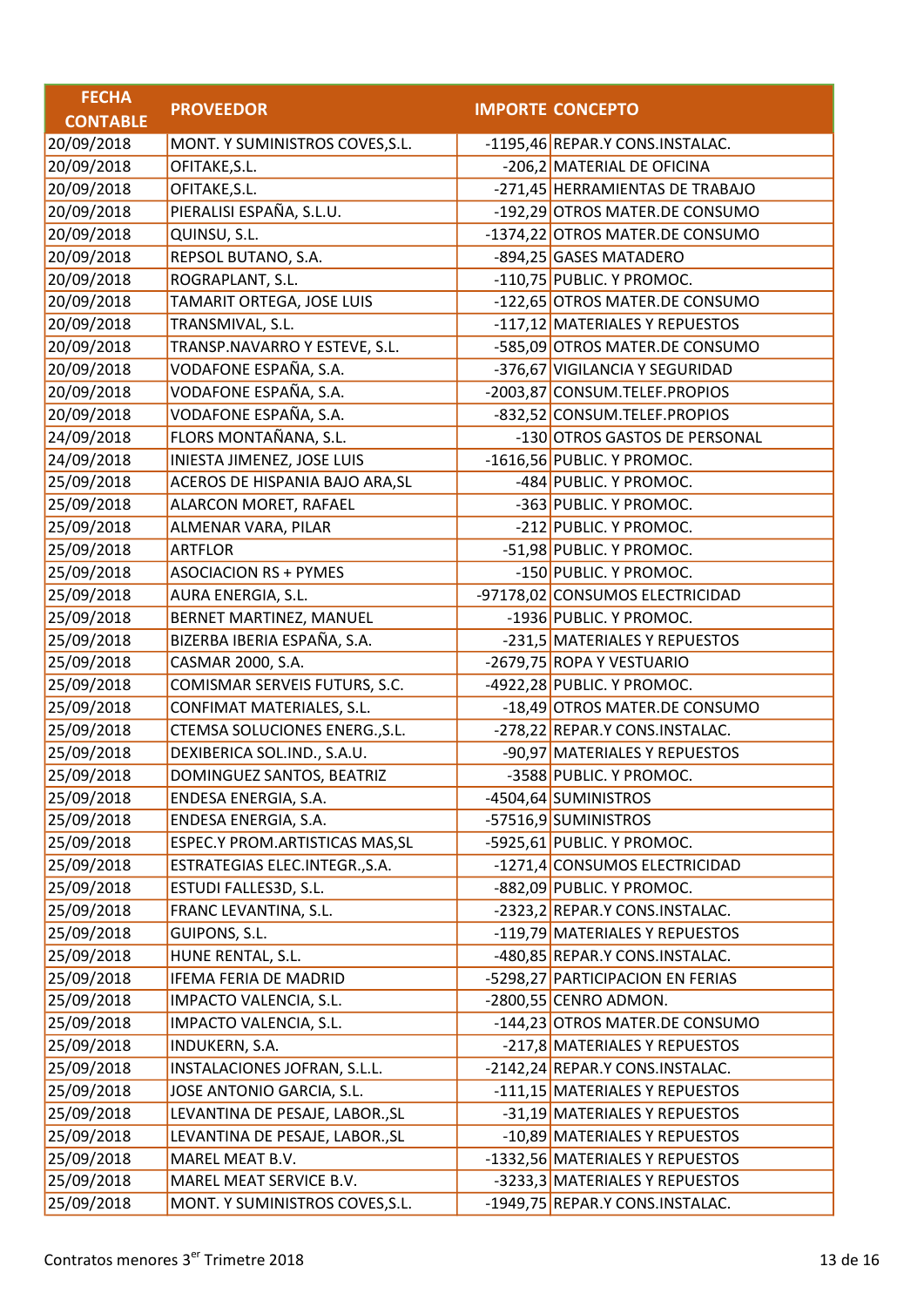| <b>FECHA</b>    |                                 |                                       |
|-----------------|---------------------------------|---------------------------------------|
| <b>CONTABLE</b> | <b>PROVEEDOR</b>                | <b>IMPORTE CONCEPTO</b>               |
| 25/09/2018      | MONT. Y SUMINISTROS COVES, S.L. | -594,56 REPAR.Y CONS.INSTALAC.        |
| 25/09/2018      | MONT. Y SUMINISTROS COVES, S.L. | -1954,92 REPAR.Y CONS.INSTALAC.       |
| 25/09/2018      | N.L.R. MENSAJEROS, S.L.         | -369,45 MENSAJERIA                    |
| 25/09/2018      | PIERALISI ESPAÑA, S.L.U.        | -701,67 OTROS MATER.DE CONSUMO        |
| 25/09/2018      | PRESENCIAL TIME, S.L.           | -76,84 MATERIAL DE OFICINA            |
| 25/09/2018      | REPSOL BUTANO, S.A.             | -1273,99 GASES MATADERO               |
| 25/09/2018      | REYSAN ATLANTIC, S.L.           | -806,16 ROPA Y VESTUARIO              |
| 25/09/2018      | SECURITAS SEGURIDAD ESPAÑA, SA. | -1727,28 SEGURIDAD                    |
| 25/09/2018      | TRATAMIENTOS MARFITE, S.L.      | -3122,78 DESRAT.Y DESINSEC.           |
| 25/09/2018      | VALORA PREVENCION, S.L.U.       | -2101,77 SERV. MEDICOS                |
| 25/09/2018      | VALORA PREVENCION, S.L.U.       | -1042,45 SERV. MEDICOS                |
| 25/09/2018      | VIAJES EL CORTE INGLES, S.A.    | -2420 PUBLIC. Y PROMOC.               |
| 25/09/2018      | VIDRA FOC, S.A.                 | -113,44 MATERIALES Y REPUESTOS        |
| 27/09/2018      | BIZERBA IBERIA ESPAÑA, S.A.     | -928,31 REPAR.Y CONS.INSTALAC.        |
| 27/09/2018      | BIZERBA IBERIA ESPAÑA, S.A.     | -726,22 MATERIALES Y REPUESTOS        |
| 28/09/2018      | FRONTMATEC, S.L.                | -13107,92 INSTAL.MATADERO             |
| 30/09/2018      | ACFLUID AUTOMATIZACION, S.L.    | -384,05 MATERIALES Y REPUESTOS        |
| 30/09/2018      | AL AIR LIQUIDE ESPAÑA, S.A.     | -3495,39 GASES MATADERO               |
| 30/09/2018      | ALAPONT SOLUC.LOGISTICAS, S.L.  | -233,48 REPAR.Y CONS.INSTALAC.        |
| 30/09/2018      | ALUMENTUM, S.L.                 | -364,06 REPAR.Y CONS.INSTALAC.        |
| 30/09/2018      | AUTRIAL, S.L.                   | -181,67 MATERIALES Y REPUESTOS        |
| 30/09/2018      | <b>BDINST ASESORES, S.L.</b>    | -1061,91 ASESORIA FISCAL              |
| 30/09/2018      | BRISANT, C.B.                   | -117 VIAJES DE GESTION                |
| 30/09/2018      | CAIBA, S.A.                     | -2148,1 OTROS MATER.DE CONSUMO        |
| 30/09/2018      | CARBUROS METALICOS, S.A.        | -230 OTROS MATER.DE CONSUMO           |
| 30/09/2018      | CARNES A.SORIANO E HIJOS, S.L.  | -415,14 COMPRAS                       |
| 30/09/2018      | CARNES VAREA, S.L.              | -159,16 COMPRAS                       |
| 30/09/2018      | CARSI ALANDI, VICENTE           | $-1401,86$ COMPRAS                    |
| 30/09/2018      | CASMAR 2000, S.A.               | -1529,9 ROPA Y VESTUARIO              |
| 30/09/2018      | CRUSAT MORELL, JOSE ANTONIO     | -393,78 PUBLIC. Y PROMOC.             |
| 30/09/2018      | CSB-SYSTEM ESPAÑA, S.L.         | -735,38 MANT.SOFTWARE SALA            |
| 30/09/2018      | DESATASCO EXPRESS, S.L.         | -350,9 REPAR.Y CONS.INSTALAC.         |
| 30/09/2018      | DISAI AUTOM.INDUSTRIALES, S.L.  | -355,82 MATERIALES Y REPUESTOS        |
| 30/09/2018      | DISCARVAL, S.L.                 | $-1234,44$ COMPRAS                    |
| 30/09/2018      | DISPROMERCH, S.L.               | -383,57 PUBLIC. Y PROMOC.             |
| 30/09/2018      | <b>ELECTRO-STOCKS</b>           | -2719,6 MATERIALES Y REPUESTOS        |
| 30/09/2018      | ELECTROTECNIA MONRABAL, S.L.    | -261991,74 LOTE 3,1 LINEA PORCINO     |
| 30/09/2018      | ELECTROTECNIA MONRABAL, S.L.    | $-180639,35$ LOTE 3,1 LINEA PORCINO   |
| 30/09/2018      | EMHE LEGAL, S.L.P.              | -2187,61 ASESORIA JURIDICA            |
| 30/09/2018      | EMHE LEGAL, S.L.P.              | -1760,55 CONTENC.CIVIL, ORDEN Y PENAL |
| 30/09/2018      | EMPR.M.VALENCIANA DE AGUAS, S.A | -1193 CONSUMOS AGUA POTABLE           |
| 30/09/2018      | ENDESA ENERGIA, S.A.            | -7160,57 SUMINISTROS                  |
| 30/09/2018      | ENERGIA CONTROLADA DEL MEDIT.   | -876,04 EQUIPOS PROCESO INFORM.ADM.   |
| 30/09/2018      | ESTRATEGIAS ELEC.INTEGR., S.A.  | -855,66 SUMINISTROS                   |
| 30/09/2018      | FERTINAGRO BIOTECH, S.L.        | -488,31 ELIMINACION SUBPRODUCTOS      |
| 30/09/2018      | FERTINAGRO BIOTECH, S.L.        | -481,87 ELIMINACION SUBPRODUCTOS      |
| 30/09/2018      | FERTINAGRO BIOTECH, S.L.        | -474,97 ELIMINACION SUBPRODUCTOS      |
| 30/09/2018      | FOVASA SEGURIDAD, S.L.          | -3523,08 VIGILANCIA Y SEGURIDAD       |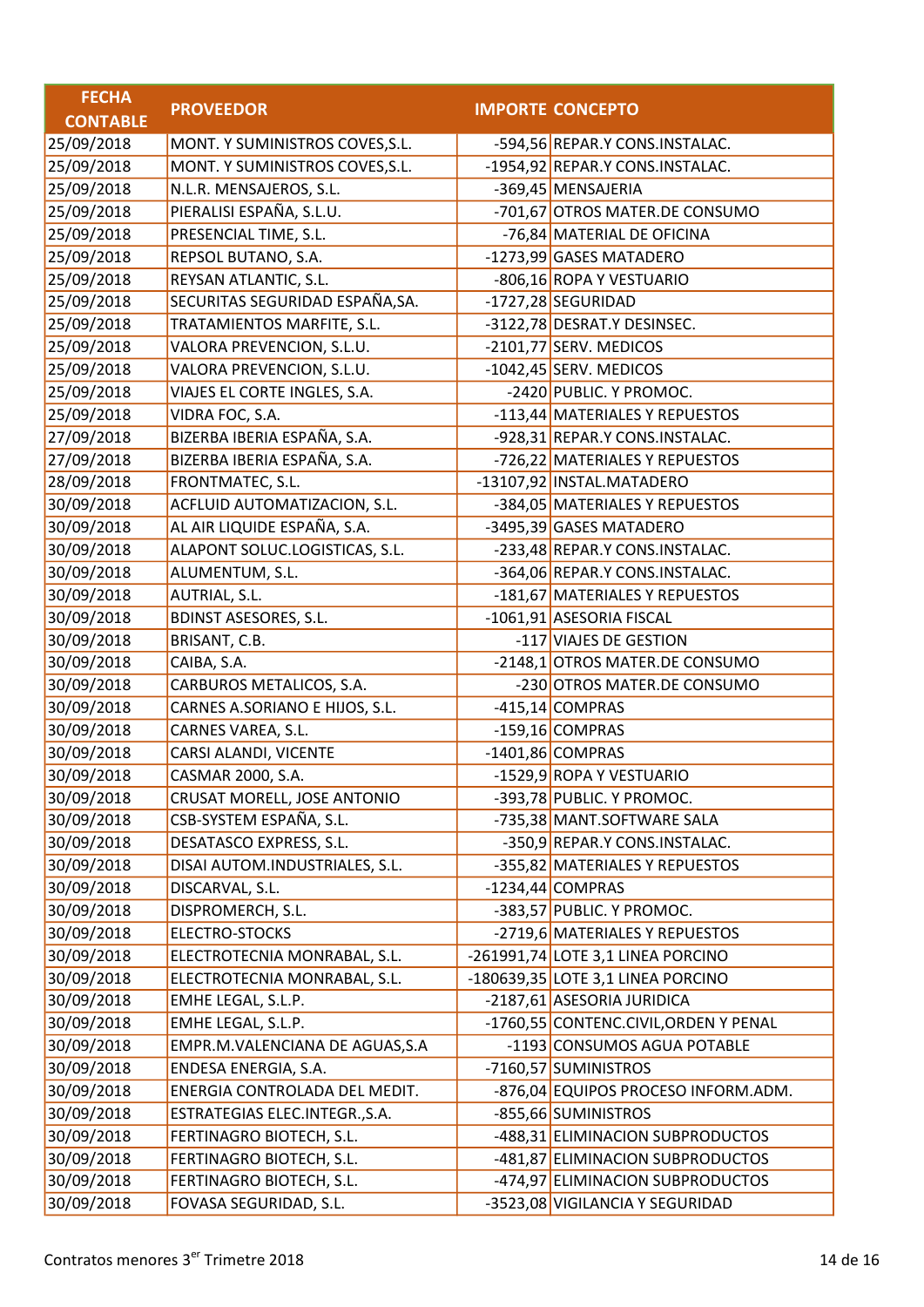| <b>FECHA</b>    |                                   |                                        |
|-----------------|-----------------------------------|----------------------------------------|
| <b>CONTABLE</b> | <b>PROVEEDOR</b>                  | <b>IMPORTE CONCEPTO</b>                |
| 30/09/2018      | FOVASA SEGURIDAD, S.L.            | -498,75 VIGILANCIA Y SEGURIDAD         |
| 30/09/2018      | FOVASA SEGURIDAD, S.L.            | -2965,98 VIGILANCIA Y SEGURIDAD        |
| 30/09/2018      | FOVASA SEGURIDAD, S.L.            | -3735,32 VIGILANCIA Y SEGURIDAD        |
| 30/09/2018      | FOVASA SEGURIDAD, S.L.            | -1867,66 VIGILANCIA Y SEGURIDAD        |
| 30/09/2018      | FRANC LEVANTINA, S.L.             | -5720,88 FASES 1 Y 2 AMPL. MATADERO    |
| 30/09/2018      | FRONTMATEC, S.L.                  | -707,85 REPAR.Y CONS.INSTALAC.         |
| 30/09/2018      | FUNDICION DUCTIL FABREGAS, S.A    | -25,41 MATERIALES Y REPUESTOS          |
| 30/09/2018      | <b>GARCIA CUENCA, JUAN CARLOS</b> | -1938,72 HERRAMIENTAS DE TRABAJO       |
| 30/09/2018      | GARCIA ZACARES, S.L.              | -29,67 MATERIALES Y REPUESTOS          |
| 30/09/2018      | HNOS. ORTI OLMOS SAT 8313         | -699,13 COMPRAS                        |
| 30/09/2018      | HUNE RENTAL, S.L.                 | -119,41 REPAR.Y CONS.INSTALAC.         |
| 30/09/2018      | HUNE RENTAL, S.L.                 | -119,41 REPAR.Y CONS.INSTALAC.         |
| 30/09/2018      | HUNE RENTAL, S.L.                 | -629,2 REPAR.Y CONS.INSTALAC.          |
| 30/09/2018      | IBERDROLA, S.A.                   | -1837,01 ELECT.POR CTA.TERCEROS        |
| 30/09/2018      | IND.TECNICO ALIMENTARIA, S.A.     | -2819,31 MATERIALES Y REPUESTOS        |
| 30/09/2018      | IND.TECNICO ALIMENTARIA, S.A.     | -2590,55 MATERIALES Y REPUESTOS        |
| 30/09/2018      | INSTALACIONES TORRIJOS, S.L.      | -147,5 MATERIALES Y REPUESTOS          |
| 30/09/2018      | JAIME SANCHEZ TELLO, S.L.         | $-1095,74$ COMPRAS                     |
| 30/09/2018      | JECMA CONSULTORIA Y MEDIO AMB.    | -323,07 MTO.CONTROL AGUA               |
| 30/09/2018      | JOHNSON CONTROLS ESPAÑA, S.L.     | -456,89 REPAR.Y CONS.INSTALAC.         |
| 30/09/2018      | JULIAN ALAGARDA MICO, S.L.        | -195,4 MATERIALES Y REPUESTOS          |
| 30/09/2018      | KLÜBER LUBRICAT.GMBH IBER.S.C.    | -4943,42 OTROS MATER.DE CONSUMO        |
| 30/09/2018      | KLÜBER LUBRICAT.GMBH IBER.S.C.    | -3227,28 OTROS MATER.DE CONSUMO        |
| 30/09/2018      | MAREL MEAT B.V.                   | -785,38 MATERIALES Y REPUESTOS         |
| 30/09/2018      | MAREL MEAT SERVICE B.V.           | -2195,12 MATERIALES Y REPUESTOS        |
| 30/09/2018      | MAREL MEAT SERVICE B.V.           | -2960,43 MATERIALES Y REPUESTOS        |
| 30/09/2018      | MAREL MEAT SERVICE B.V.           | -1755 REPAR.Y CONS.INSTALAC.           |
| 30/09/2018      | MAVAINSA, S.L.                    | -1316,86 REPAR.Y CONS.INSTALAC.        |
| 30/09/2018      | MAVAINSA, S.L.                    | -1273,5 REP.Y CONSER. SINIESTROS EXTR. |
| 30/09/2018      | MEGIA MILLA, VERONICA             | -2438 PUBLIC. Y PROMOC.                |
| 30/09/2018      | MONT. Y SUMINISTROS COVES, S.L.   | -831,58 REPAR.Y CONS.INSTALAC.         |
| 30/09/2018      | NICOLAS GIMENEZ, EZEQUIEL         | $-834.9$ PUBLIC. Y PROMOC.             |
| 30/09/2018      | OFITAKE, S.L.                     | -247,07 MATERIAL DE OFICINA            |
| 30/09/2018      | RESID-CONTROL, S.L.               | -4246,57 ELIMINACION LODOS DEPURADORA  |
| 30/09/2018      | REYSAN ATLANTIC, S.L.             | -806,16 ROPA Y VESTUARIO               |
| 30/09/2018      | RIBBON SIST.TERMOTRANS-FER.S.L    | -230,29 OTROS MATER.DE CONSUMO         |
| 30/09/2018      | RIERA FERRER, ENRIQUE             | $-3060,61$ COMPRAS                     |
| 30/09/2018      | ROSER CONSTRUC.METALICAS, S.A.    | -501,91 MATERIALES Y REPUESTOS         |
| 30/09/2018      | S.A. AGRICULTORES DE LA VEGA      | -22504,61 LIMPIEZA INDUSTRIAL          |
| 30/09/2018      | S.A. AGRICULTORES DE LA VEGA      | -2182,32 LIMPIEZA INDUSTRIAL           |
| 30/09/2018      | S.A. AGRICULTORES DE LA VEGA      | -21005,2 LIMPIEZA INDUSTRIAL           |
| 30/09/2018      | S.AGR.Y GANAD. DE CHESTE, S.L.    | -4398,11 COMPRAS                       |
| 30/09/2018      | SAELGA DISTRIBUCIONES, S.L.       | -69,58 MATERIALES Y REPUESTOS          |
| 30/09/2018      | SALVADOR MONFORTE, SANTIAGO       | -24,2 REPAR.Y CONS.INSTALAC.           |
| 30/09/2018      | SALVADOR MONFORTE, SANTIAGO       | -298,87 REPAR.Y CONS.INSTALAC.         |
| 30/09/2018      | SALVADOR MONFORTE, SANTIAGO       | -262,57 REPAR.Y CONS.INSTALAC.         |
| 30/09/2018      | SALVADOR MONFORTE, SANTIAGO       | -411,4 REPAR.Y CONS.INSTALAC.          |
| 30/09/2018      | SANTOS Y TAMAIN, S.L.             | -2066,68 REPAR.Y CONS.INSTALAC.        |